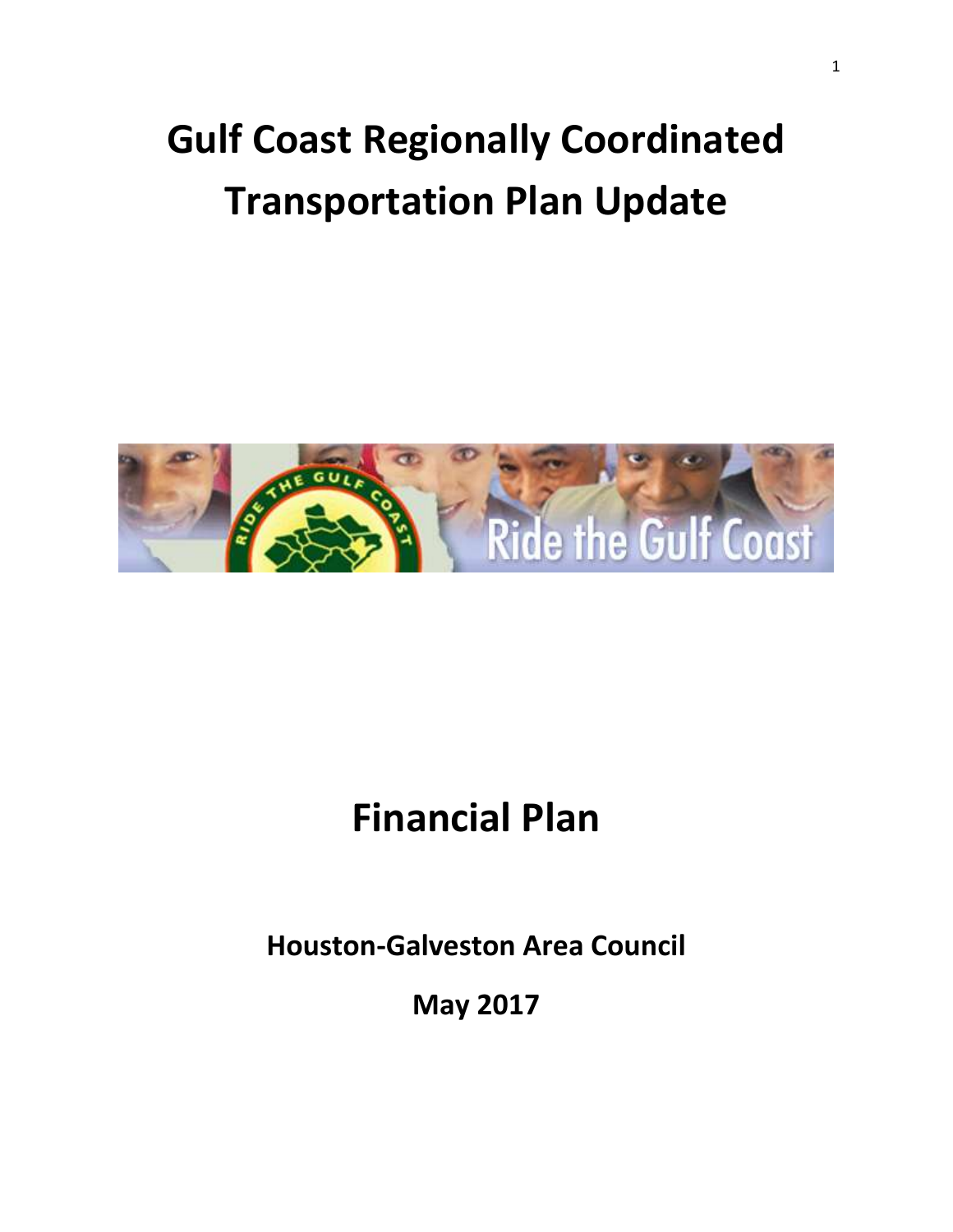**DISCLAIMER: Funding for the development of this planning document was provided by a grant from the Federal Transit Administration through the Texas Department of Transportation Public Transportation Division (TxDOT-PTN). The contents of this plan reflect the views of the authors who are responsible for the opinions, findings and conclusions presented herein, and do not necessarily reflect the views or policies of the Federal Transit Administration or the Texas Department of Transportation.** 



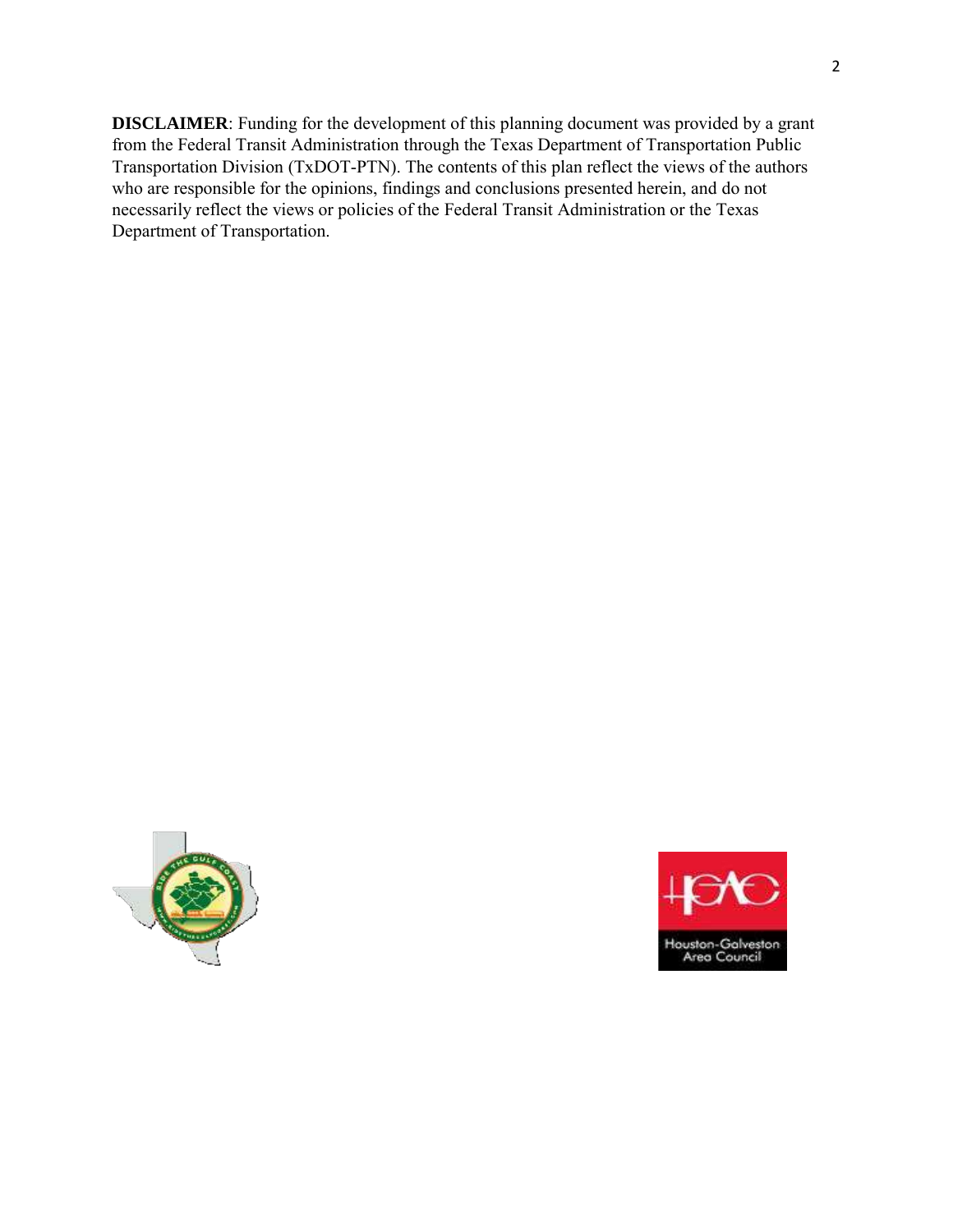# **Gulf Coast Regionally Coordinated Transportation Plan Financial Plan**

# **Table of Contents Page**

| 1. Introduction                                    |    |
|----------------------------------------------------|----|
| 2. 2040 Regional Transportation Plan (RTP) Funding | h  |
| 3. Existing Funding Levels                         | 10 |
| 4. Financial Plan Strategies                       | 15 |
| 5. Key Recommendations for the RCTP Financial Plan | 20 |

#### List of Tables

- 1. Long Range Transit Funding 2040 RTP
- 2. Annual Financial Summary Largest Transit Operators 2014
- 3. Federal Transit Administration (FTA) Appropriations 2016
- 4. Houston Urbanized Area (UZA) Historical Allocations
- 5. Houston UZA Distribution 5307
- 6. Regional Funding Summary Other Categories
- 7. Senior Centers Title IIIB Funding
- 8. Incremental Transit Expansion Cost Estimates for Smaller Transit Operators

# List of Figures

- 1. Current Regional Transit Services
- 2. Gulf Coast Urbanized Areas (UZA)
- 3. Houston UZA Allocation Process Overview
- 4. RCTP Financial Plan Concept
- 5. Historical Funding Levels for Mobility Limited Groups
- 6. Monthly Sales Tax Revenue Estimates 2015-2016
- 7. Distribution of METRO and General Mobility Program Revenues 2009-2025
- 8. General Mobility Program Incremental Sales Tax Split 2012-2025
- 9. RCTP Financial Implementation Plan

Appendix A. Houston Urbanized Area Annual Allocation Process Appendix B. Conroe-The Woodlands Urbanized Area Allocation Background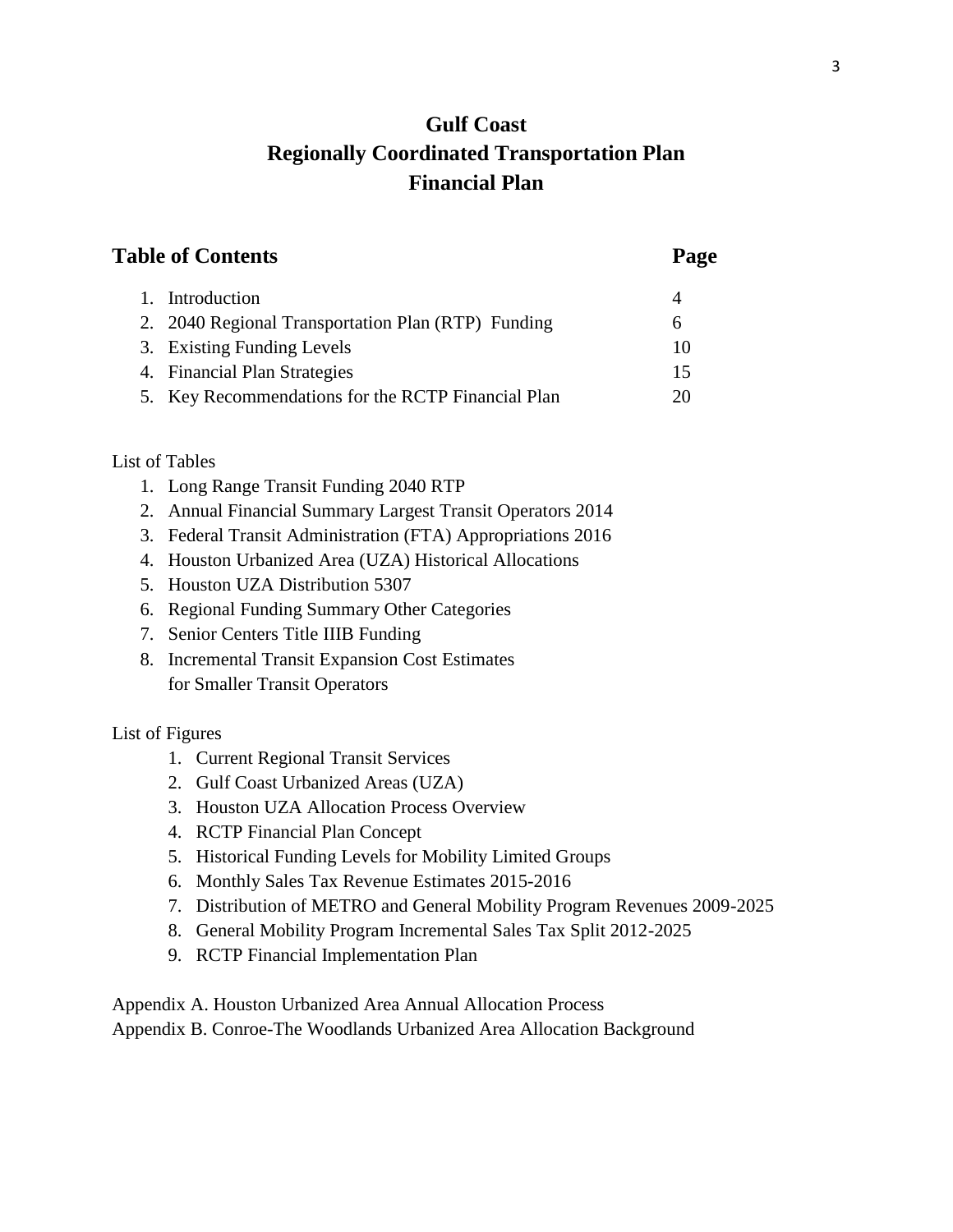#### **1. Introduction**

 $\overline{\phantom{a}}$ 

In recent years, the level of federal funding for public transportation has increased nationwide. However the transit funding allocated from the state of Texas has remained relatively flat at \$29 million per year which has constrained the funding that could be used as leverage for more federal funds. Because the state funding has been used as local match for the federal funds, there has been a widening gap between the funds that are available and the funds actually needed to sustain and expand regional transit services consistent with regional growth and urbanization.

In a 2016 survey of Gulf Coast public and private transportation stakeholders, a question was asked about the biggest constraints encountered in providing and coordinating transportation services. 50% of the respondents identified a lack of funding needed to serve current needs, followed by inadequate existing fixed route services.<sup>1</sup>

For planning purposes, a significant amount of funding, approximately \$33.8 billion, is included in the 2040 Regional Transportation Plan (RTP) for transit projects in the greater Houston region.<sup>2</sup> The 2040 RTP was approved by the H-GAC Transportation Policy Council in January 2015 and reports that:

"Funding also presents a challenge throughout the course of the 2040 RTP. The only dedicated local revenue source for transit is in the Metropolitan Transit Authority of Harris County (METRO) service area. As rural and suburban areas of the eight county region become increasingly developed, the need for additional transit services of all kinds will be challenged by the lack of long term local funding. Transit dependent communities are segments of the population without personal vehicles that use public transportation as their primary source of mobility. Based on recent Census data and socio-demographic analysis, many of these communities are increasingly being found outside the METRO service area. The H-GAC {led} Regionally Coordinated Transportation Plan indicates a need of approximately \$15 million annually—a funding stream that does not currently exist—to address this population." <sup>3</sup>

The 2040 RTP includes many larger scale transit projects and their associated costs. For the RCTP Financial Plan the primary focus is on smaller scale transit investments that will benefit the vulnerable population groups including but not limited to seniors (65+), persons with disabilities, youth, veterans and persons with low incomes. One of the fundamental challenges is to relate shorter term transit needs into annual, five-year and ten-year programs of projects for each of the smaller regional transit providers. With that objective in mind this RCTP Financial Plan will outline a strategy to increase the amount of regional funding that is available to address those shorter term needs. Another significant challenge is to explain how the various funding

<sup>&</sup>lt;sup>1</sup> Gulf Coast Regionally Coordinated Transportation Plan, 2016 Transportation Agency Survey Update, 2017.

<sup>&</sup>lt;sup>2</sup> The 2040 RTP is for the greater Houston Transportation Management area which includes Harris and seven adjacent counties.

<sup>3</sup> More details are available in the 2040 Regional Transportation Plan at www.h-gac.com/mobility.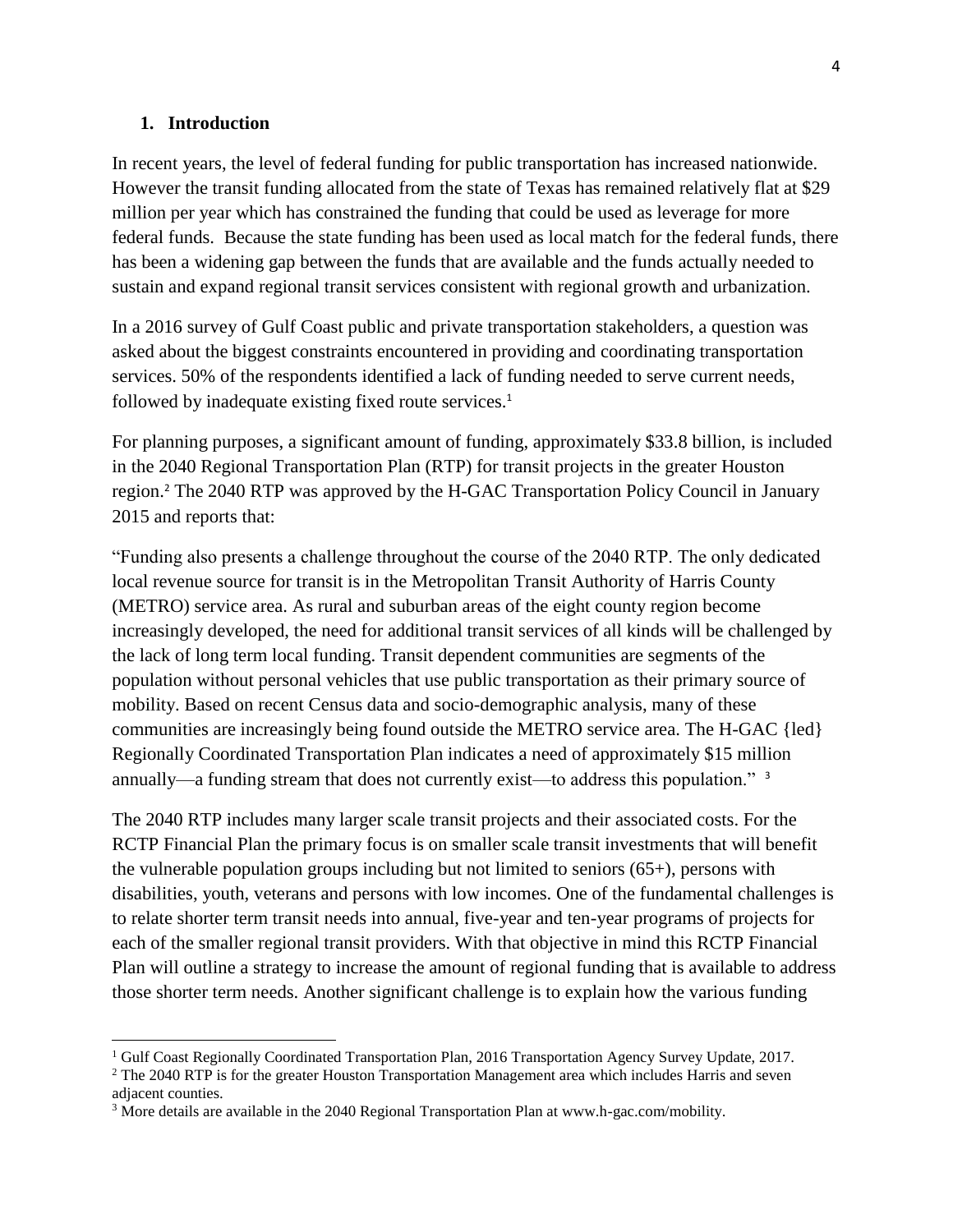resources which have been described as "silos" are set up today and how a better coordinated regional funding stream would be more beneficial.

Following the introductory section, Section 2 provides some background information about the transit component of the long range 2040 Regional Transportation Plan (RTP). Section 3 summarizes current expenses and the most significant revenue sources for the regional transit operators and other resources. Section 4 describes some potential financial plan strategies for RCTP projects. The key recommendations for the RCTP Financial Plan are summarized below and discussed in Section 5:

Key Recommendations;

- Advance planning and coordination for incremental regional transit expansion, where feasible, through the development of Pilot Projects to address the highest priority transportation related needs.
	- o One strategy to advance that recommendation includes the expansion of the Harris County RIDES *coordination model* ( a Public-Private Partnership or PPP) to include the 13 counties in the Gulf Coast Region
	- o Other potential Pilot Projects include but are not limited to the following:
		- Enhance the Regional Van Pool program to coordinate with non-profit organizations and private operators (PPP) for transportation services through cooperative agreements that include joint purchases of services
		- A Regional Volunteer Driver Program to be coordinated with the expansion of the Harris County RIDES program, workforce centers and senior citizen centers
		- Sustainable funding for growing transportation services for vulnerable population groups through dedicated resources
- Explore innovative funding options to supplement federal and state funding for smaller transit operators (that don't receive sales tax revenues)
	- o Coordination and planning to establish a Local Match development fund
	- o More research to quantify potential societal and economic benefits that could lead to future legislative actions to enhance the funding available for regional transit and ridesharing services (including alternative modes).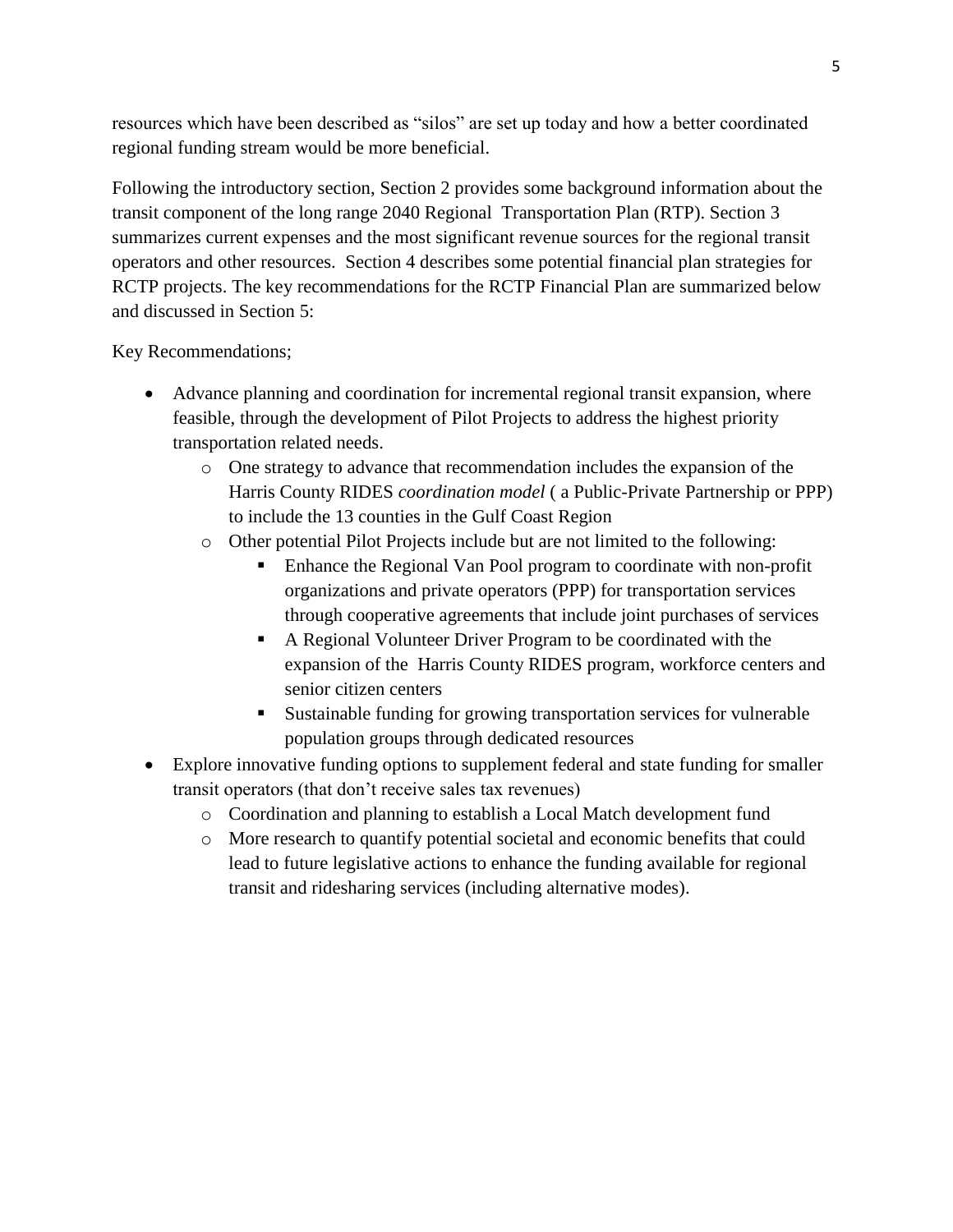#### **2. 2040 Regional Transportation Plan Transit Summary<sup>4</sup>**

The 2040 RTP transit funding is summarized in **Table 1** and represents a long term investment in transit initiatives by various strategies as listed below:

- System Management and Operations
- State of Good Repair
- Multimodal Network Expansion Widening
- Multimodal Network Expansion Construction
- Development Coordination.

#### **Table 1. Long Range Transit Funding 2040 RTP**

| <b>Regional Investment</b>         | <b>Totals</b>    | <b>Notes</b>           |
|------------------------------------|------------------|------------------------|
| <b>Programs</b>                    |                  |                        |
|                                    |                  | Includes non-corridor  |
| <b>Local High Capacity Transit</b> | \$4,604,631,652  | light rail, park and   |
|                                    |                  | ride, transit centers, |
|                                    |                  | demand management      |
|                                    |                  | strategies. $5$        |
| <b>Transit Capital</b>             | \$3,958,125,346  | Includes all other     |
|                                    |                  | new or expanded        |
|                                    |                  | facilities, services   |
|                                    |                  | and vehicles.          |
| <b>Transit Other</b>               | \$25,268,270,657 | Includes non-capital   |
|                                    |                  | transit expenditures.  |
| <b>Total</b>                       | \$33,831,027,655 |                        |

**Figure 1** shows the regional transit system that was included in the 2040 RTP which was approved in January 2015.

<sup>&</sup>lt;sup>4</sup> More details are included in the 2040 Regional Transportation Plan which is available at www.h-gac.com.

<sup>&</sup>lt;sup>5</sup> Non-corridor light rail is not within the same right-of-way as major freeway corridors.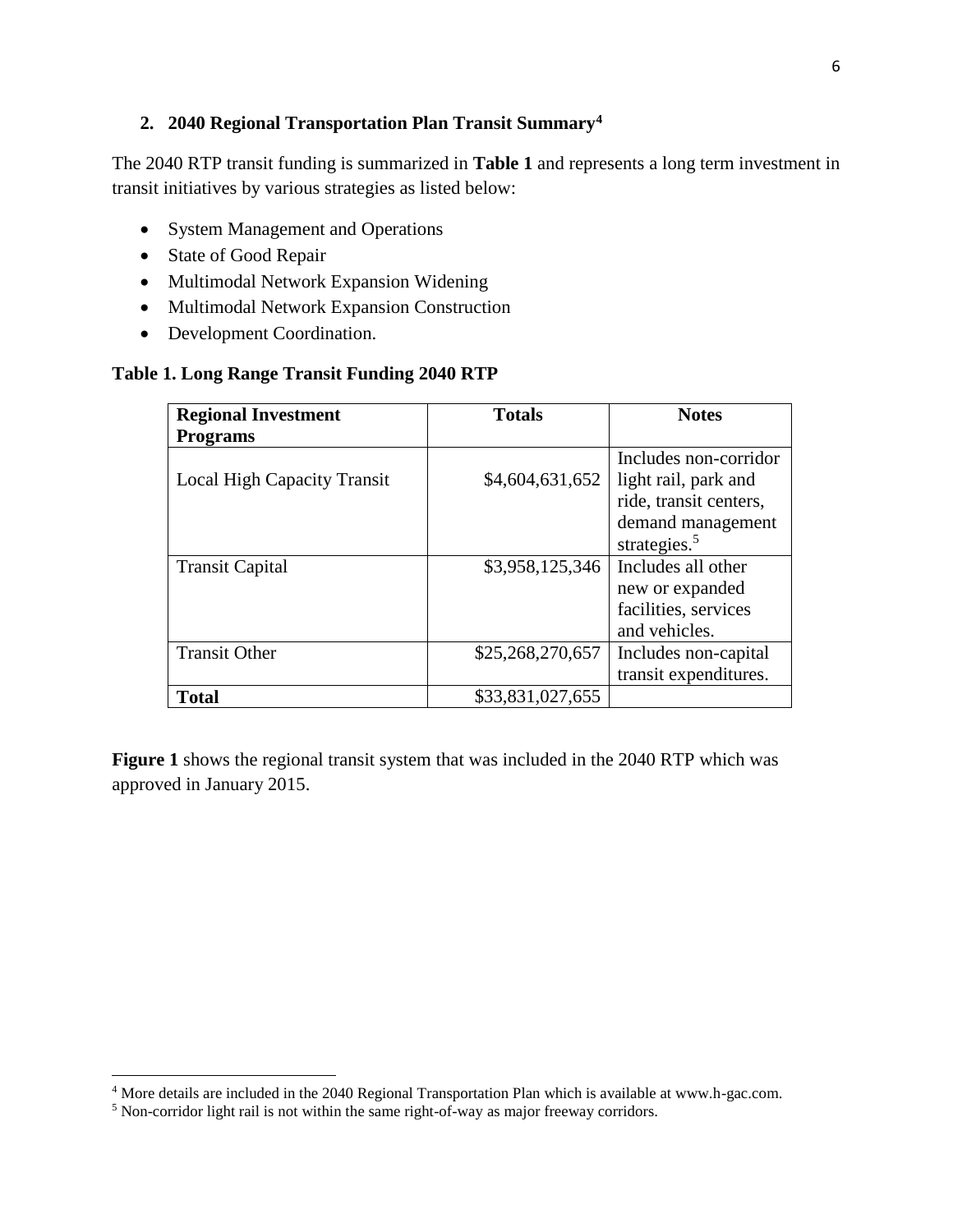

The annual funding that is used to support various public and human services transportation in the Gulf Coast region comes from various sources including federal, state and local resources.

The financial profiles for the largest transit operators are summarized in **Table 2**. As indicated, the total annual operating expenses were approximately \$484 million. The capital expenses vary from year-to-year and for 2014, \$372 million was budgeted for a total of \$855 million in expenses. The regional ridership was estimated at 89.3 million boardings.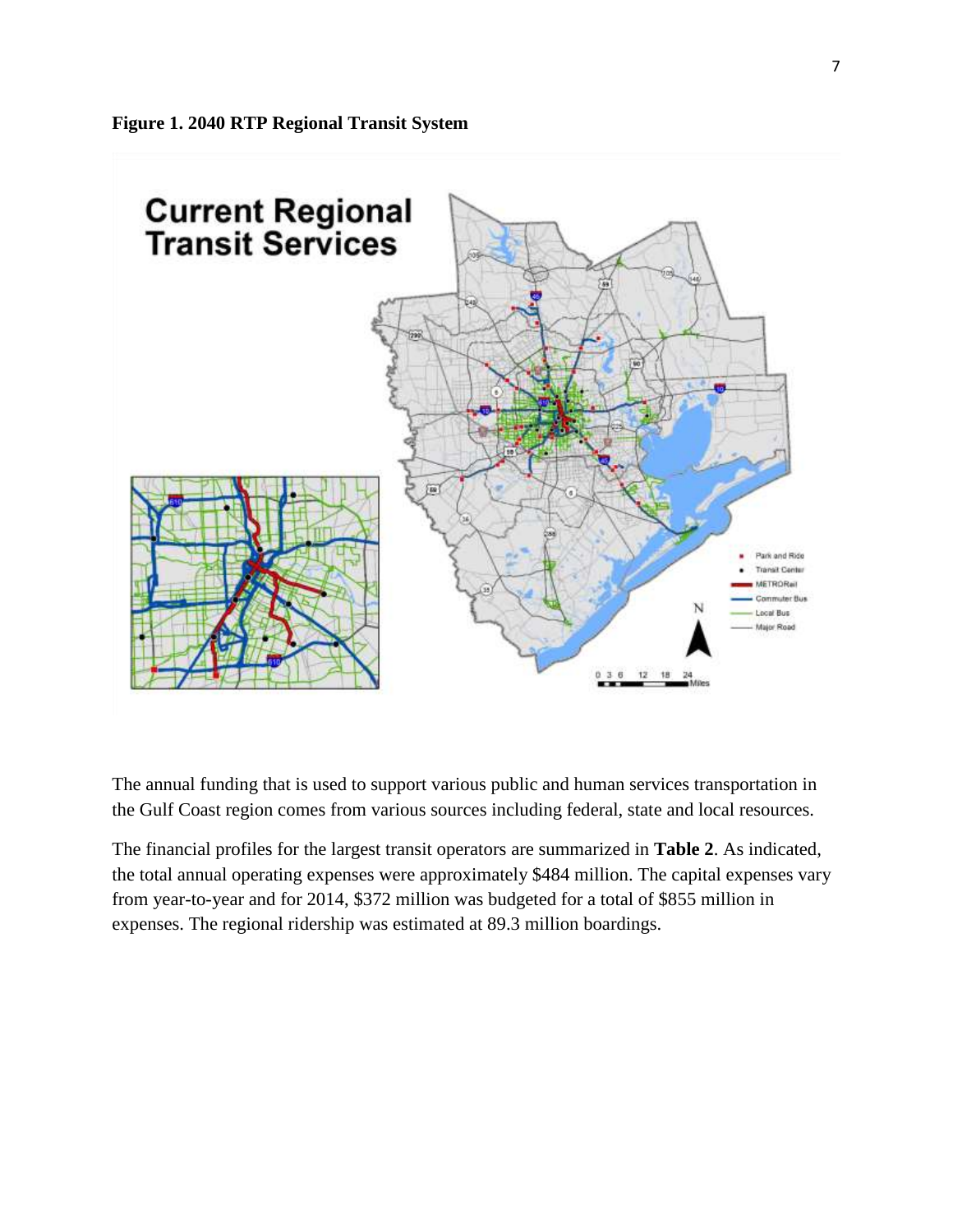| <b>Agency</b>          | <b>Operating</b> | Capital         | <b>Total Expenses</b> | <b>Ridership</b> |
|------------------------|------------------|-----------------|-----------------------|------------------|
|                        | <b>Expenses</b>  | <b>Expenses</b> |                       |                  |
| <b>METRO</b>           | \$454,397,826    | \$369,878,818   | \$824,276,644         | 85,369,587       |
| <b>Brazos Transit</b>  | \$380,000        |                 | \$380,000             | 26,000           |
| $District7$            |                  |                 |                       |                  |
| <b>BTD Conroe-</b>     | \$8,513,198      |                 | \$8,513,198           | 817,069          |
| Woodlands <sup>8</sup> |                  |                 |                       |                  |
| <b>Fort Bend</b>       | \$6,517,549      | \$720,310       | \$7,237,859           | 389,272          |
| <b>County Transit</b>  |                  |                 |                       |                  |
| <b>Gulf Coast</b>      | \$5,345,456      | \$625,653       | \$5,971,109           | 334,195          |
| <b>Center</b>          |                  |                 |                       |                  |
| <b>Island Transit</b>  | \$4,441,171      | \$659,322       | \$5,100,493           | 862,335          |
| <b>Harris County</b>   | \$3,922,093      | \$60,674        | \$3,982,767           | 172,862          |
| <b>CSD Transit</b>     |                  |                 |                       |                  |
| <b>Totals</b>          | \$483,517,293    | \$371,944,777   | \$855,462,070         | 89,253,184       |

**Table 2. Gulf Coast Annual Financial Summary-Largest Transit Operators 2014**<sup>6</sup>

**Figure 2** shows the urbanized areas within the Gulf Coast Region. The two large urbanized areas with populations greater than 200,000 are the Houston UZA and the Conroe-The Woodlands UZA. The smaller urbanized areas with populations below 200,000 include Lake Jackson-Angleton and Texas City-La Marque. Federal Transit Administration (FTA) appropriations to the UZAs (in FY 2016) total approximately \$80 million annually as shown in **Table 3**.

<sup>&</sup>lt;sup>6</sup> Federal Transit Administration National Transit Database Agency Profiles 2014.

<sup>7</sup> Includes BTD rural services in Liberty, Montgomery and Walker counties only.

<sup>8</sup> Source-TxDOT PTN District Profiles, 2016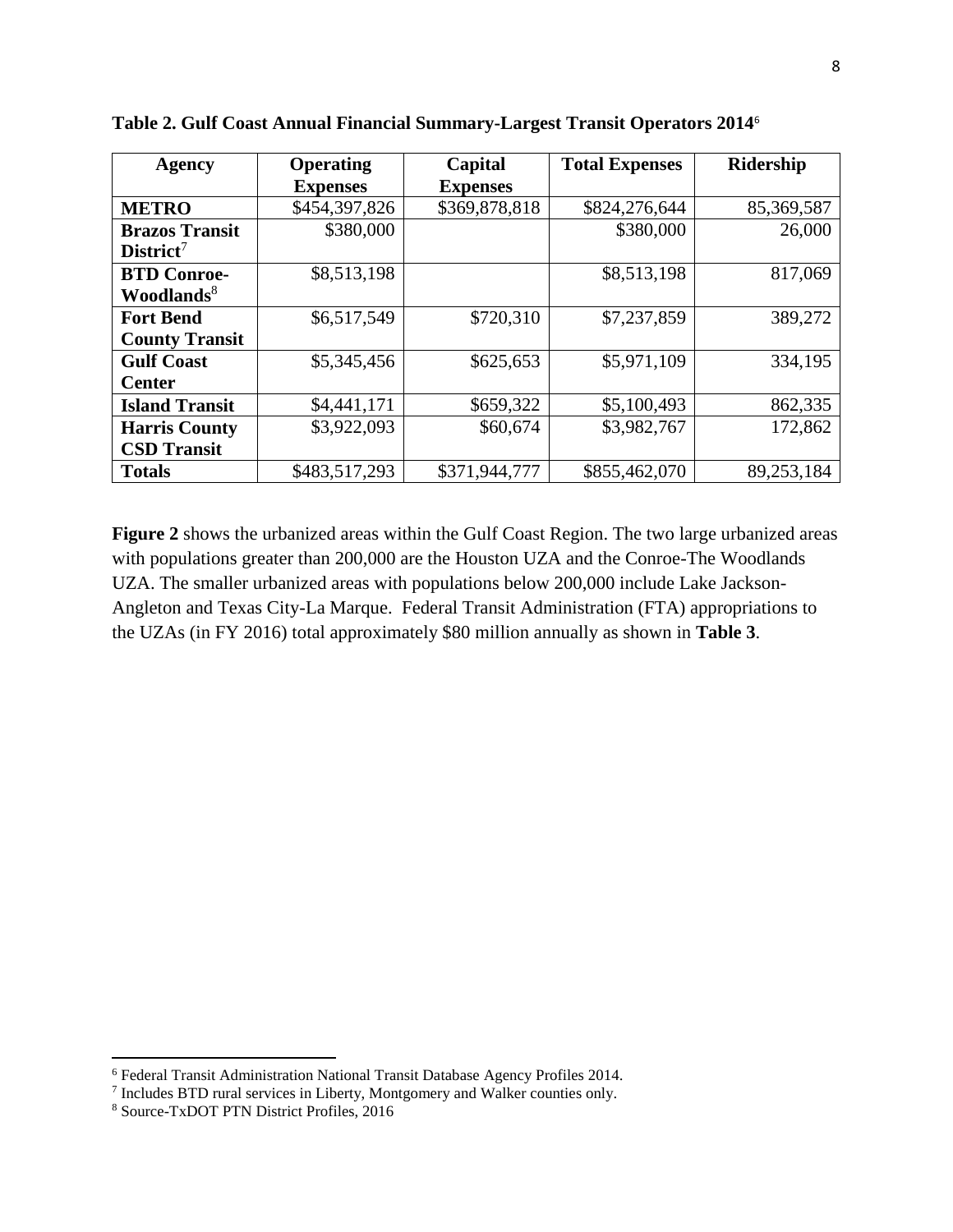

**Figure 2. Gulf Coast Urbanized Areas**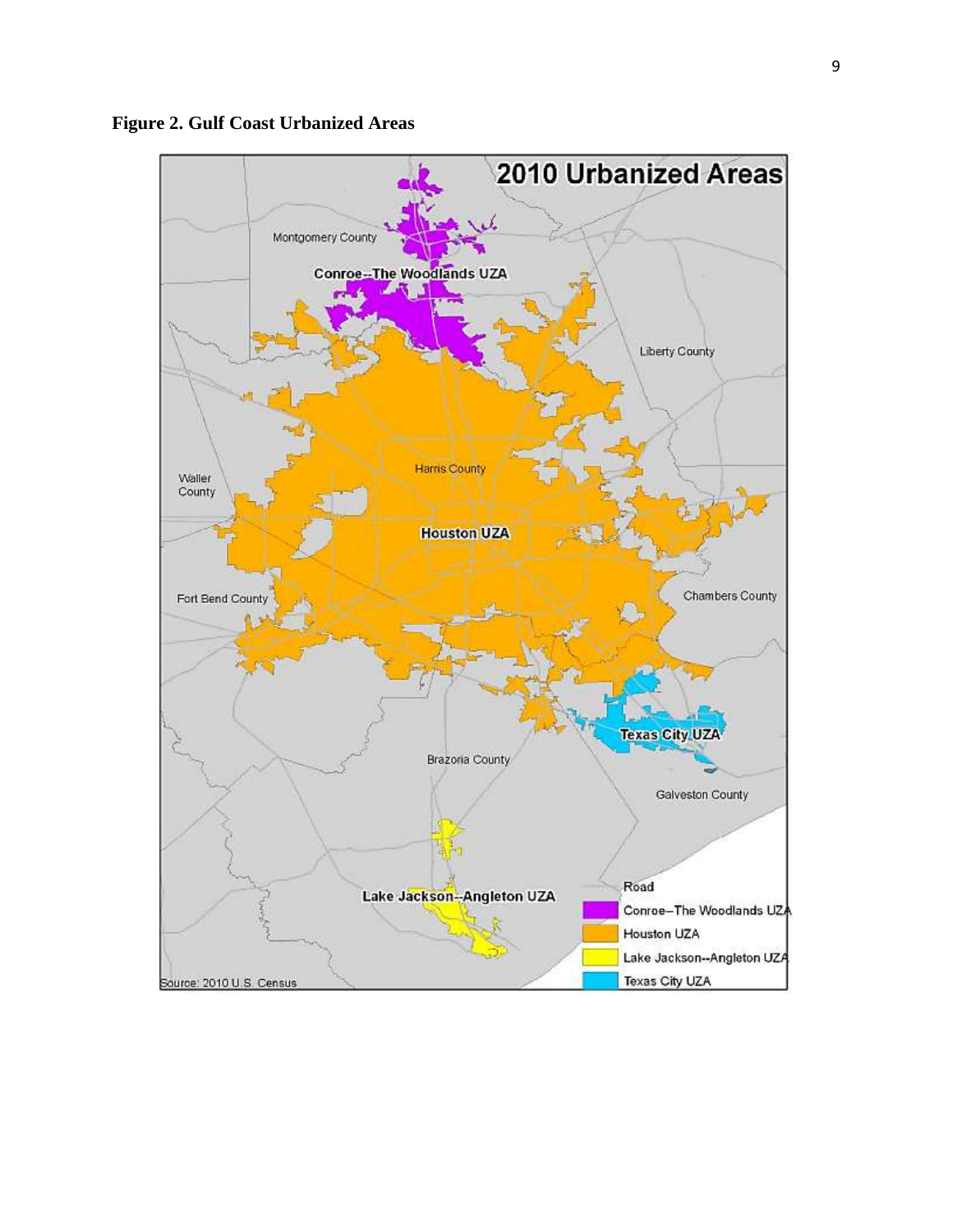| Agency                       | \$ Amounts   |
|------------------------------|--------------|
| Houston Urbanized Area (UZA) | \$74,651,029 |
| Conroe-The Woodlands UZA     | \$3,018,098  |
| Lake Jackson-Angleton UZA    | \$1,059,930  |
| Texas City UZA               | \$1,398,432  |
| Totals                       | \$80,127,429 |

#### **Table 3. Federal Transit Administration Appropriations FY 2016**<sup>9</sup>

#### **3. Existing Funding Levels**

Some of the most significant and consistent sources of transit funding in Texas are noted below:

- Federal Grants
- Sales Tax Revenues (to Metropolitan Transit Authorities)
- Farebox Revenues
- Enhancement of Transportation for Seniors (65+) and Persons with Disabilities (5310) Program
- State of Texas Grants to Transit Districts and other agencies in Small Urban and Rural Areas as outlined below;
	- o State Allocations and Census Impacts
	- o Coordinated Call for Projects
	- o Rural (5311)
- Area Agency on Aging (AAA) Title IIIB Funding

There are several grant programs that are administered through the Federal Transit Administration (FTA), including 5307, 5310, 5339, and 5337. METRO is the Designated Recipient for these programs in the Houston Urbanized Area, which means METRO is responsible for these funds and their distribution for transit purposes. Below is a brief explanation of the programs and the formalization of the local process, as approved by the METRO Board of Directors, for the distribution of the funds in the Houston Urbanized Area.<sup>10</sup>

#### *Grant program purposes:*

 $\overline{\phantom{a}}$ 

#### **5307 Urbanized Area Formula Program**

Provides grants for public transportation capital and planning, as well as operating expenses in certain circumstances. These funds constitute a core investment in the enhancement and revitalization of public transportation systems in the nation's urbanized areas, which depend on public transportation to improve mobility and reduce congestion.

<sup>&</sup>lt;sup>9</sup> FTA Apportionments for 5307 and 5340

<sup>&</sup>lt;sup>10</sup> Source: Houston METRO Grants Program staff.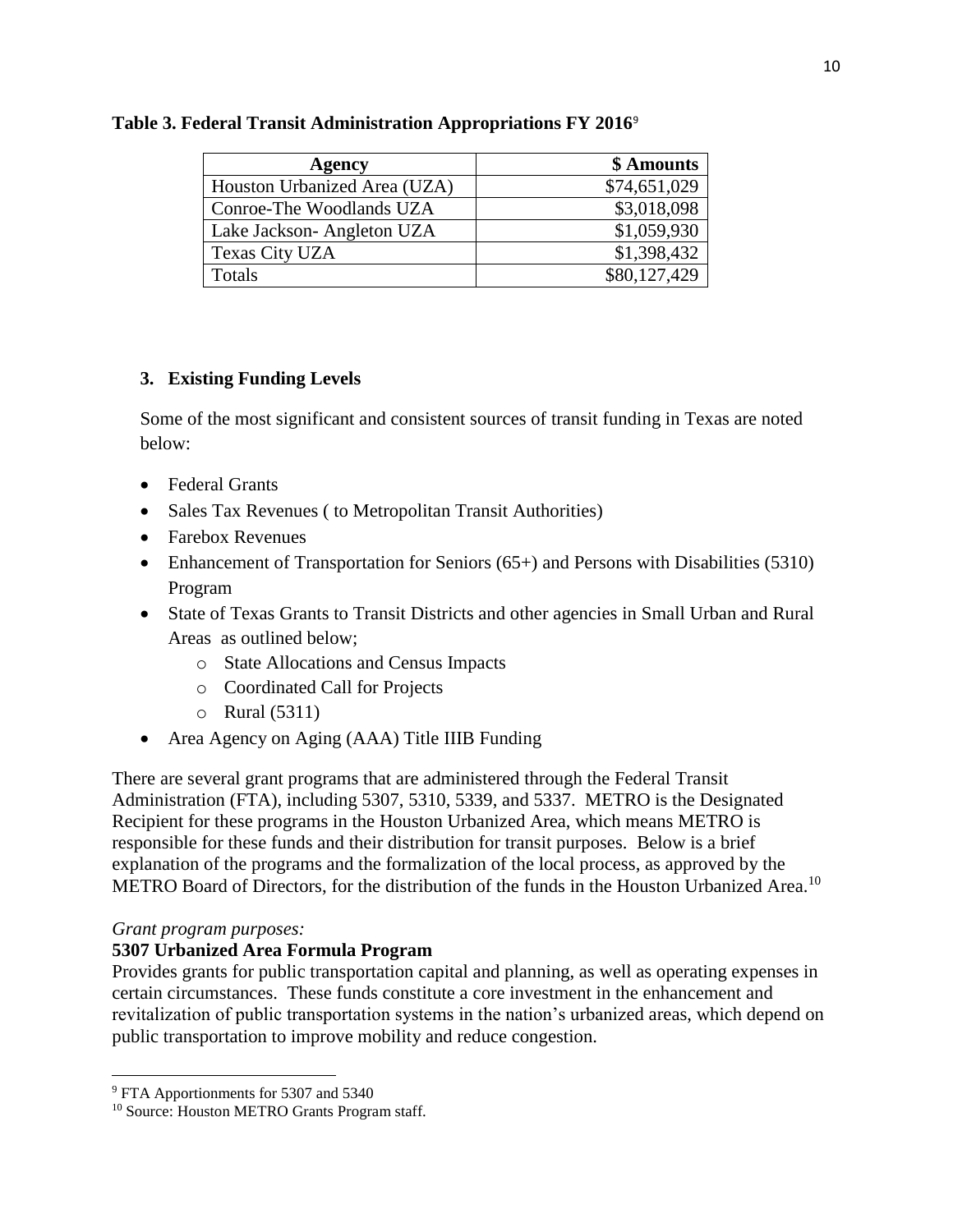#### **5310 Seniors and Persons with Disabilities Program**

The goal of the Section 5310 program is to improve mobility for seniors and individuals with disabilities by removing barriers to transportation services and expanding the transportation mobility options available. FTA provides financial assistance for transportation services planned, designed, and carried out to meet the special transportation needs of seniors and individuals with disabilities in all areas—urbanized, small urban, and rural.

#### **5339 Bus and Bus Facilities**

Provides capital funding to replace, rehabilitate, and purchase buses and related equipment and to construct bus-related facilities.

#### **5337 State of Good Repair**

Provides funding to repair and upgrade rail transit systems along with high-intensity motor bus systems that use high-occupancy vehicle lanes.

| <b>5307 Historical Allocations</b> |               |               |               |               |                                  |               |               |
|------------------------------------|---------------|---------------|---------------|---------------|----------------------------------|---------------|---------------|
| <b>AGENCY</b>                      | <b>FY2009</b> | <b>FY2010</b> | <b>FY2011</b> | <b>FY2012</b> | <b>FY2012</b><br><b>Revision</b> | <b>FY2013</b> | <b>FY2014</b> |
| Fort Bend                          |               |               |               |               |                                  |               |               |
| County                             | \$2,590,835   | \$2,877,230   | \$2,803,000   | \$3,326,592   | \$5,106,135                      | \$1,478,422   | \$4,122,486   |
| <b>Harris</b>                      |               |               |               |               |                                  |               |               |
| County                             | \$1,700,792   | \$3,115,992   | \$3,714,410   | \$3,072,844   | \$4,293,301                      | \$1,788,995   | \$2,275,985   |
| <b>METRO</b>                       | \$64,322,946  | \$62,154,712  | \$62,892,857  | \$63,886,204  | \$60,886,204                     | \$65,568,239  | \$64,528,064  |
| <b>Total</b>                       | \$68,614,573  | \$68,147,934  | \$69,410,267  | \$70,285,640  | \$70,285,640                     | \$68,835,656  | \$70,926,535  |

#### **Table 4. Houston UZA Historical Allocations**

**Figure 3** illustrates the steps in the Houston UZA allocation process for 5307 funding graphically. More details about the Houston UZA allocation process for 5307 are included in Appendix A. Background information about the FTA allocation process in the Conroe-The Woodlands Urbanized Area is included in Appendix B.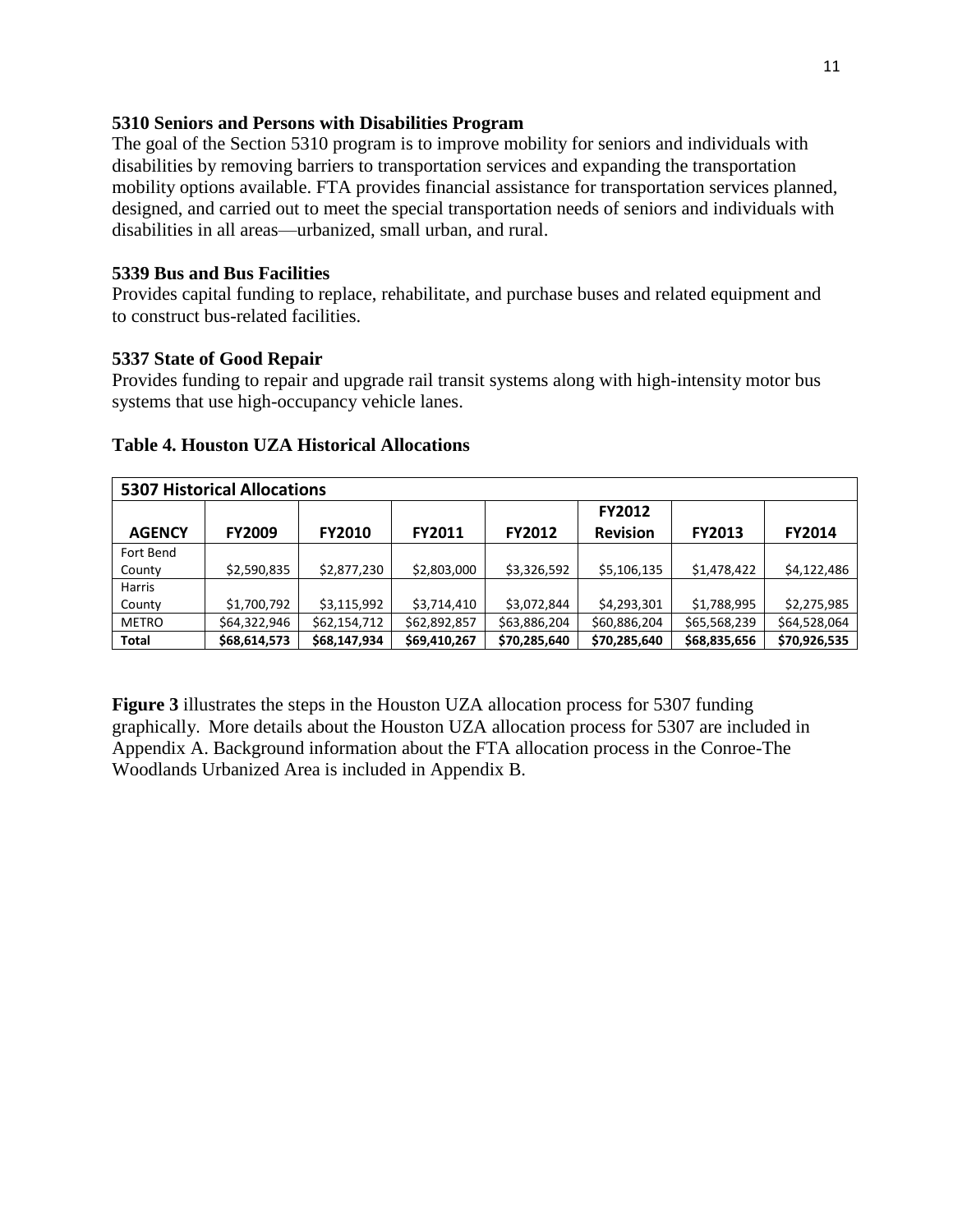#### **Figure 3. Houston UZA Allocation Process Overview.**



The following **Tables 5, 6 and 7** provide summaries of the major federal and state funding by various categories. The total amount of funding represented is approximately \$108 million.<sup>11</sup>

| Table 5. Houston UZA Distributions for 5307 Funds FY 2016 |  |  |  |  |  |  |  |
|-----------------------------------------------------------|--|--|--|--|--|--|--|
|-----------------------------------------------------------|--|--|--|--|--|--|--|

| Agency                          | \$Amounts    |
|---------------------------------|--------------|
| <b>METRO</b>                    | \$68,340,446 |
| <b>Fort Bend County Transit</b> | \$4,356,310  |
| Harris County (CSD) Transit     | \$1,914,273  |
| Totals                          | \$74,651,029 |

METRO is also the designated recipient for the federal 5310 Program in the Houston Urbanized Area. METRO has a set amount based on prior expenses at the onset of the program in the urbanized area for Ft. Bend County (\$1,052,376) and Harris County (\$1,091,005) to maintain existing services. The remaining funds are awarded on a competitive basis with any funds not awarded returning to METRO. The Project Evaluation team has a member from H-GAC, United Way, Ft. Bend County, Harris County and 2 from METRO.

 $11$  Includes values within Tables 4,5,6 and as noted, in text between the tables.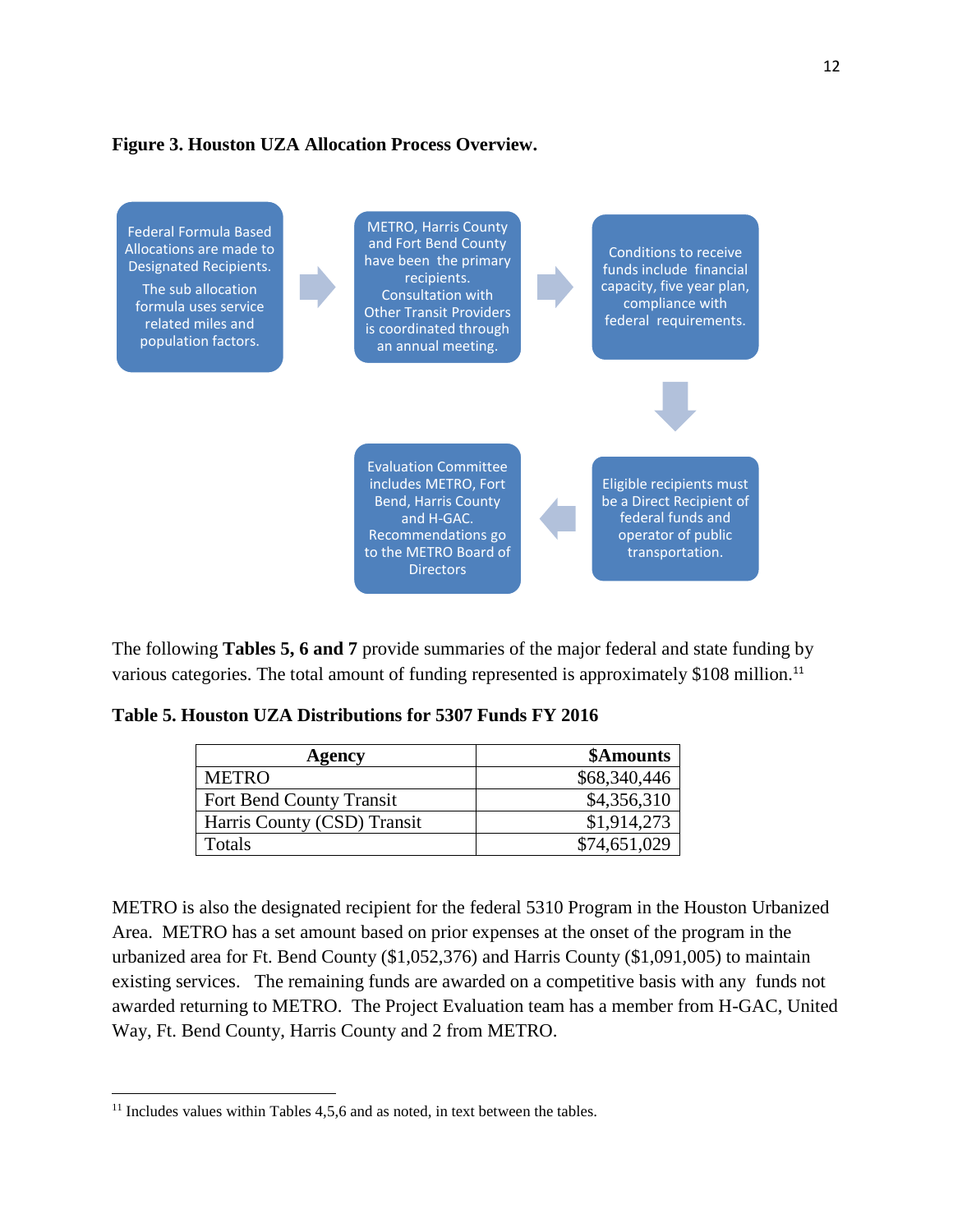METRO was also allocated State of Good Repair (5337) funding for \$5,227,728. The total available amount for a program is based on funding authorized under The Fixing America's Surface Transportation Act (FAST), (Public Law 114-94 ) and Appropriated under the Consolidated Appropriations Act, 2016 PL 114-113).

| <b>Agency</b>               | <b>Bus and Bus</b> | <b>Seniors and</b>  |                           | <b>Rural</b> (5311) |
|-----------------------------|--------------------|---------------------|---------------------------|---------------------|
|                             | Facilities (5339)  | <b>Persons with</b> | Allocations <sup>12</sup> |                     |
|                             |                    | <b>Disabilities</b> |                           |                     |
|                             |                    | (5310)              |                           |                     |
| $METRO^{13}$                | \$7,317,848        | \$999,665           |                           |                     |
| <b>Fort Bend</b>            | \$37,401           | \$1,328,626         | \$256,817                 | \$578,782           |
| <b>County Transit</b>       |                    |                     |                           |                     |
| <b>Harris County</b>        |                    | \$1,091,005         |                           |                     |
| $CSD$ Transit <sup>14</sup> |                    |                     |                           |                     |
| <b>Brazos Transit</b>       | \$59,539           | \$474,952           | \$1,626,657               | \$674,020           |
| District <sup>15</sup>      |                    |                     |                           |                     |
| Colorado                    | \$44,719           | \$163,000           | \$403,989                 | \$147,042           |
| <b>Valley Transit</b>       |                    |                     |                           |                     |
| <b>Galveston</b>            | \$47,271           | \$20,000            | \$534,685                 | \$320,075           |
| <b>County Transit</b>       |                    |                     |                           |                     |
| <b>District</b>             |                    |                     |                           |                     |
| GCC Connect <sup>16</sup>   | \$7,150            | \$118,305           | \$303,475                 | \$59,470            |
| <b>Conroe The</b>           |                    |                     | \$464,644                 |                     |
| <b>Woodlands</b>            |                    |                     |                           |                     |
| <b>Lake Jackson</b>         | \$72,572           |                     | \$240,886                 |                     |
| <b>Angleton</b>             |                    |                     |                           |                     |
| <b>Texas City-La</b>        | \$72,572           |                     | \$281,302                 |                     |
| <b>Marque</b>               |                    |                     |                           |                     |
| <b>The Friendship</b>       |                    | \$152,000           |                           |                     |
| Center <sup>17</sup>        |                    |                     |                           |                     |
| <b>Mounting</b>             |                    | \$546,000           |                           |                     |
| Horizons CIL <sup>18</sup>  |                    |                     |                           |                     |
| <b>Totals</b>               | \$7,659,072        | \$4,893,553         | \$4,112,455               | \$1,779,389         |

**Table 6. Regional Funding Summary for Other Categories**

<sup>&</sup>lt;sup>12</sup> State allocations and Census Impacts.

<sup>&</sup>lt;sup>13</sup> METRO and subrecipient EPIC project combined for 5310 funding.

<sup>&</sup>lt;sup>14</sup> Harris County Community Services Department (CSD)

<sup>&</sup>lt;sup>15</sup> Values are for total BTD services.

<sup>&</sup>lt;sup>16</sup> Gulf Coast Center (GCC) Connect Transit

<sup>&</sup>lt;sup>17</sup> Montgomery County Senior Citizens Project dba The Friendship Center/Meals on Wheels Montgomery County

<sup>18</sup> Mounting Horizons Center for Independent Living (CIL)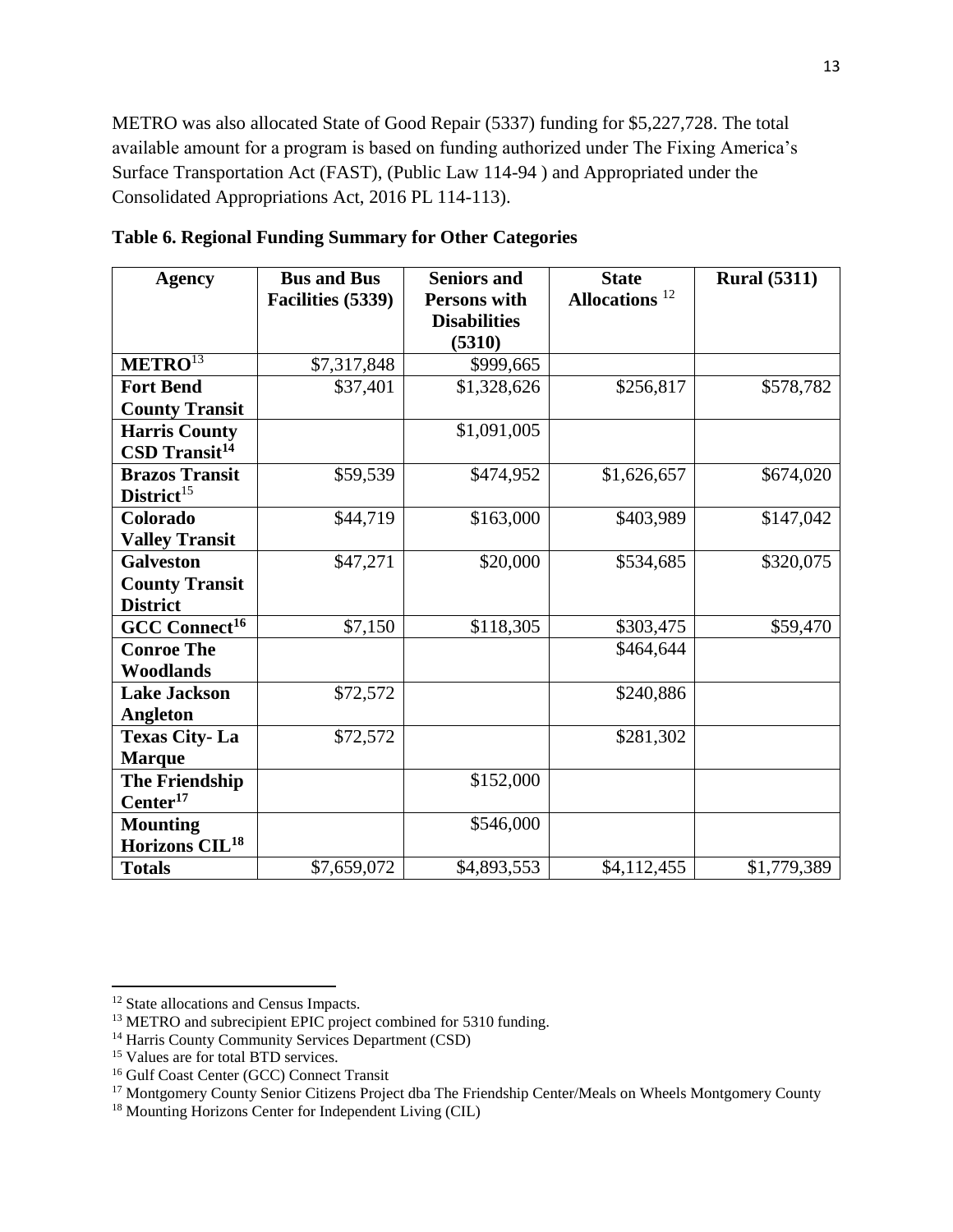Two local entities received funding through the TxDOT Coordinated Call for Projects; The Brazos Transit District was awarded \$1,095,000 and the Galveston County Transit District (GCTD) was awarded \$ 427,100.

Some of the funding that is used to support the senior citizen centers throughout the region is provided through the Area Agency on Aging for the outlying counties (outside of Harris County). The source of those funds are the Title lllB program. That funding was estimated at \$1.5 million in FY 2016 and can be used for transportation services among other purposes. **Table 7** shows the funding for various senior centers and includes local matching funds. The value of the volunteer drivers' time for various trip purposes is included in the local match that is provided by those senior centers. Further research is needed to clarify if a portion of the federal funding associated with the senior centers could be documented as match for additional funding from the Department of Transportation.

| Agency                                        | <b>Funding</b> |
|-----------------------------------------------|----------------|
| <b>Colorado Valley Transit-Austin, Waller</b> | \$101,989      |
| <b>MCCA Dba The Friendship Center</b>         | \$504,944      |
| <b>Actions Brazoria County</b>                | \$216,650      |
| <b>Seniors Citizens Chambers County</b>       | \$37,590       |
| <b>WCJC Seniors Colorado</b>                  | \$35,586       |
| <b>WCJC Seniors Wharton</b>                   | \$39,064       |
| <b>Fort Bend County Seniors Center</b>        | \$269,771      |
| <b>Galveston County Seniors Center</b>        | \$159,079      |
| <b>Cleveland Seniors</b>                      | \$46,371       |
| <b>Economic Action Comm. Matagorda</b>        | \$29,987       |
| <b>Senior Center Walker County</b>            | \$33,281       |
| <b>Totals</b>                                 | \$1,474,112    |

#### **Table 7. Senior Centers Title lllB Funding-FY 2016**<sup>19</sup>

<sup>&</sup>lt;sup>19</sup> Source: Area Agency on Aging Vendor Agreements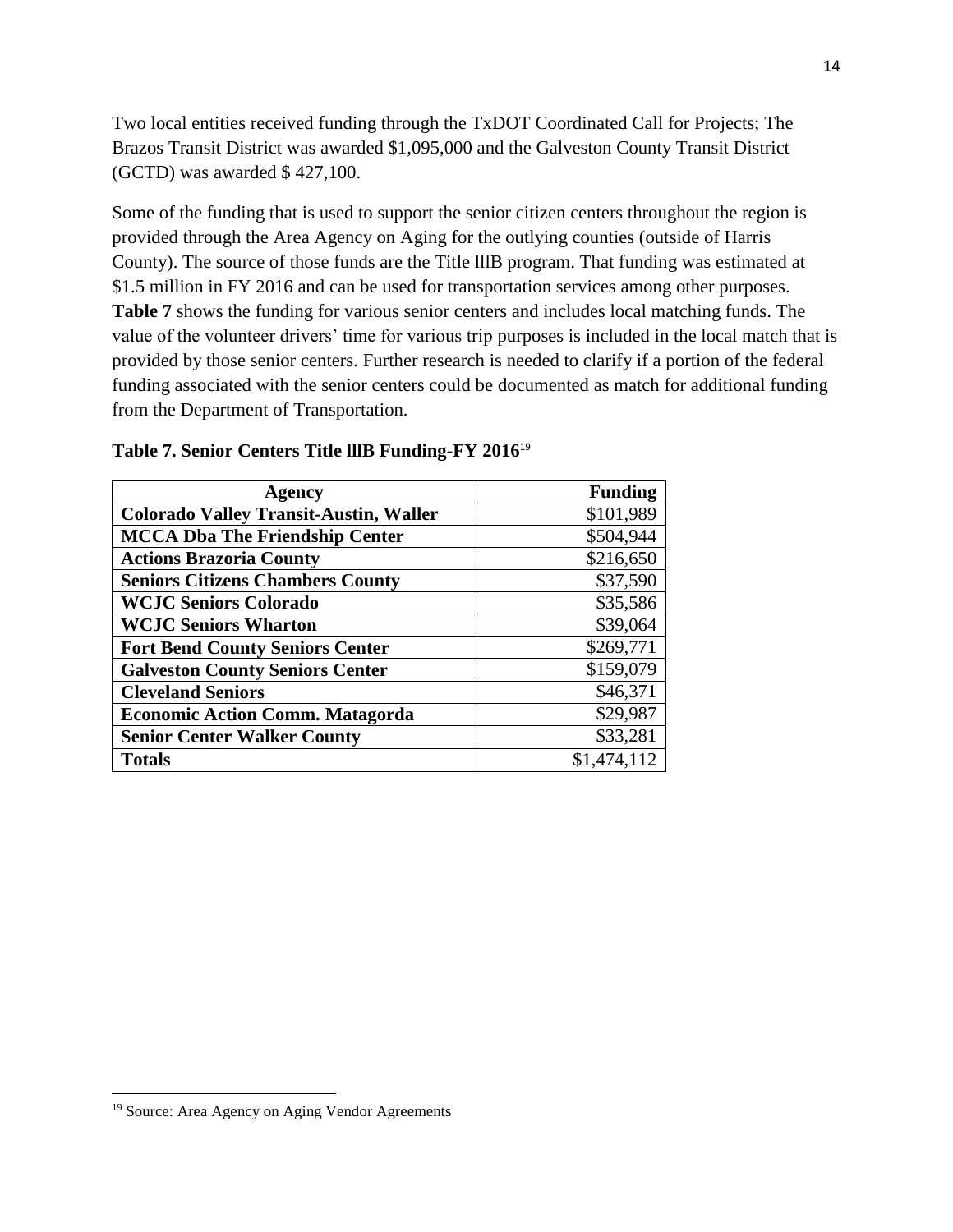#### **4. RCTP Financial Plan Strategies**

This Gulf Cost RCTP Financial Plan includes some information that was previously provided in the RCTP Needs Assessment and Gap Analysis documents related to transit costs and projections of those costs into the future *for planning purposes*. The basic strategy recommends the development of resources to provide a more stable revenue source for existing transit services and for potential expansions. One of the challenges with this approach requires the refinement of annual programs of projects to include an incremental expansion budget. One of the financial constraints has been the lack of additional local funds to match federal funds.

Some of the potential resources for the RCTP Financial Plan are not readily available and may require legislative actions to become feasible. The options discussed should be considered as hypothetical, for planning purposes. **Figure 4** showns the relationships between the key *concepts* of the RCTP Financial Plan.



**Figure 4. RCTP Financial Plan Concept-Additions to Federal and State Funding**

The RCTP incremental expansion financial plan concept includes maintaining the existing federal and state funding levels for transportation projects serving the mobility needs of transportation disadvantaged groups including but not limited to seniors (65+), persons with disabilities, youth, veterans and persons with low incomes. For several years that funding level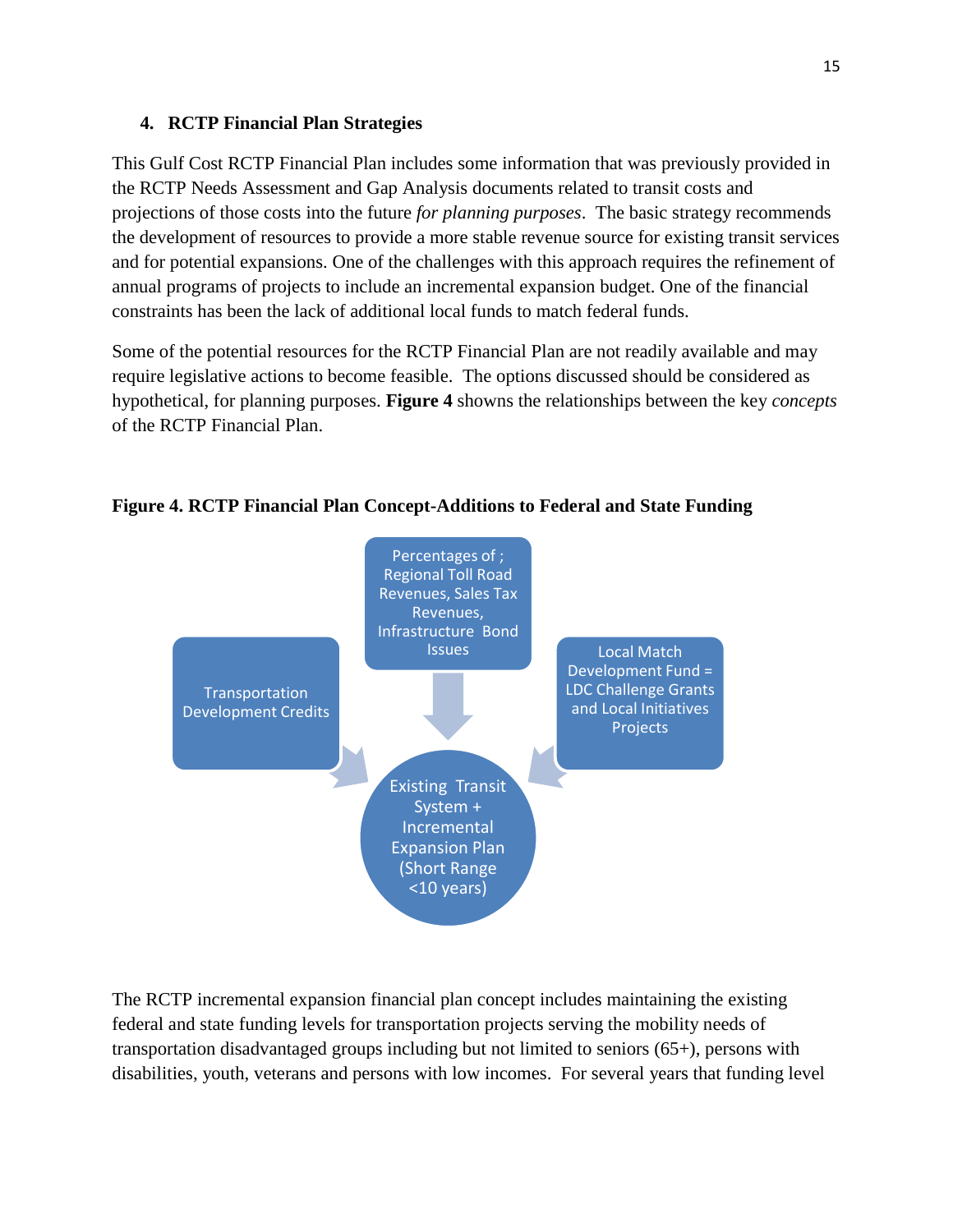was approximately \$12 million per year in the greater Houston Transportation Management Area (TMA) as illustrated in **Figure 5.**





In addition to the historical funding levels, Transportation Development Credits (TDCs) are recommended as a financial tool to leverage additional Federal and State funding for public transportation Pilot Projects that are responsive to transportation related needs from the ongoing RCTP planning process. Multi-modal community transportation projects, Alternative Transportation Modes (bike, pedestrian, carpool, vanpool), should be considered in relation to access to and from transit projects.

Another potential source for future regional transit investments in the METRO Tax jurisdiction, if those local officials agree, could come from a portion of the General Mobility Program (GMP) funds that are returned to those cities.

 $\overline{\phantom{a}}$ <sup>20</sup> H-GAC Transportation Improvement Program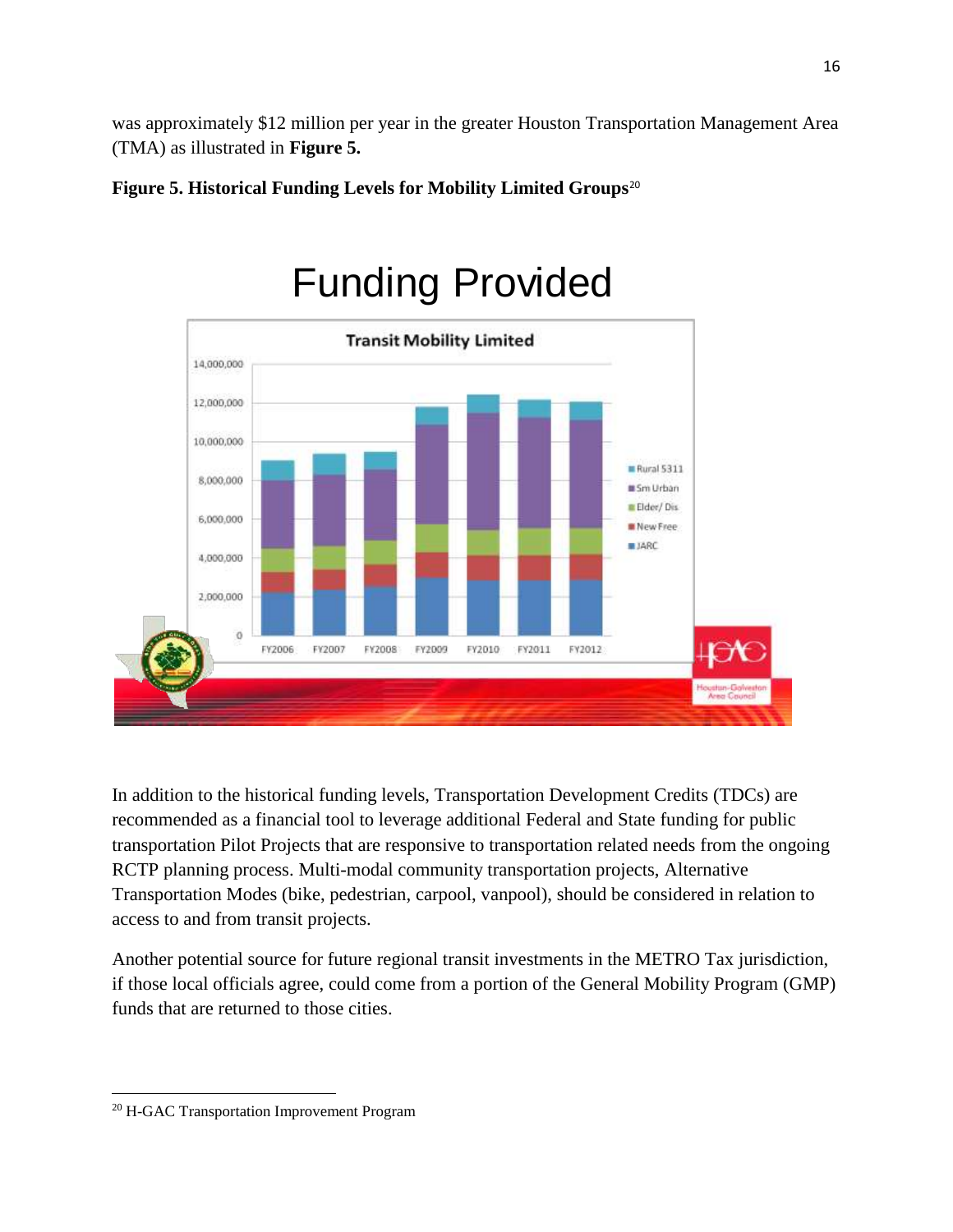"The GMP was established to enhance regional mobility and ease traffic congestion. It's a partnership with the city of Houston, Harris County and 14 surrounding multi-cities. Financed by an allocation of up to 25 percent from METRO's one percent sales tax revenue, the GMP provides funds for the construction and maintenance of:

- Streets and roadways
- Bridges and grade separations
- Traffic-control signals
- Sidewalks/hike and bike trails
- Streetlights
- Drainage improvements related to transportation facilities, streets, roads or trafficcontrol improvements.

METRO also provides funding for the Motorist Assistance Program (MAP) traffic management program. Since its inception, the GMP has provided more than \$2 billion within its service area." 21

A small percentage of Toll Road Revenues dedicated to transit projects could help to sustain the current public transportation systems and provide capacity for growth in transit services to address growing demographics and inflation costs throughout the region. More than likely, some type of legislative action will be needed to change some existing State and /or federal laws related to TDCs and Toll Road Revenues. Recent estimates of the long range funding streams provided by toll road revenues exceeds the amounts needed for routine maintenance and repair of the current toll road system in Harris County. Current estimates of TDCs indicate hundreds of millions of TDC credits that could be used to leverage more federal funding for infrastructure improvements including enhancements to the regional public transportation system.

For long range transportation planning purposes it seems reasonable to assume that any required legislative changes could be explored for feasibility since those related options include very large amounts of funding or "credits". Other large urban areas have been able to tap into similar resources for public transportation funding initiatives (for example see Oakland, California).

Additional resources to be explored include but are not limited to the following;

- % of Excess Sales Tax Revenues (above budgeted amounts, see **Figure 6**)
- % County Infrastructure Bond Issues
- % Regional Mobility Fund -for transit development and enhancement in areas that contribute to regional sales tax revenues that do not have transit services
- % of federal transit funding to the Houston Urbanized Area for communities outside of the METRO Service Area

 $\overline{\phantom{a}}$ <sup>21</sup> Source: www.ridemetro.org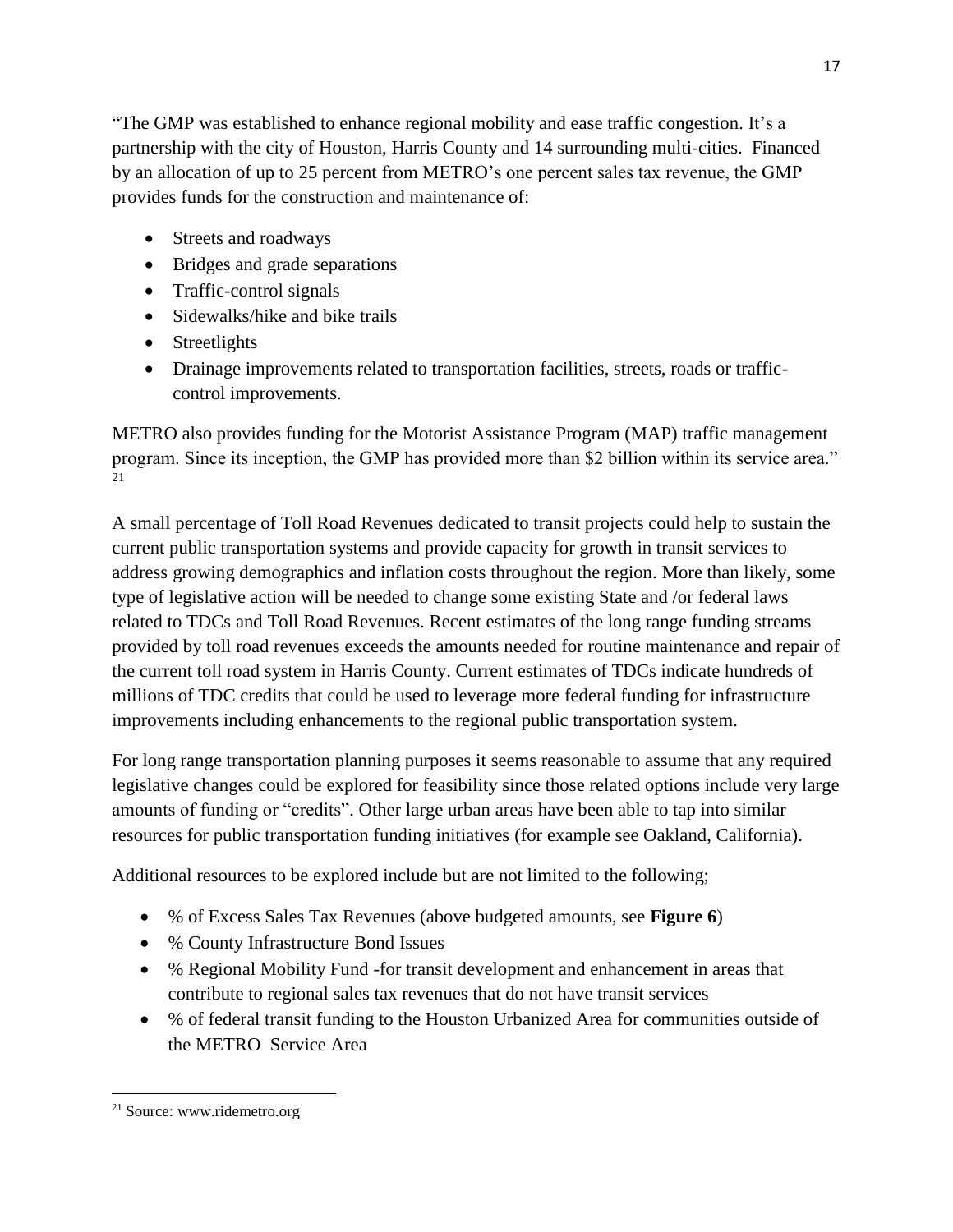• Increase the cap on sales taxes so that areas outside of the METRO service area could join METRO and be eligible for METRO services.

As shown in **Figure 6,** the monthly sales tax revenues to METRO ranged between \$50 million and \$80 million in FY 2016 with a total annual amount of \$695.4 million. It is understood that the sales tax revenues represent a significant portion of METRO's total annual revenues estimated at \$824 million. During some months the actual sales tax revenues received were higher than the budgeted amounts, indicating a potential "surplus" in funding that could *theoretically* be re-programmed to other uses. The current policy that was established as part of the 2012 General Mobility Program (GMP) Referendum allocates 50% of those "surplus" funds above the 2014 baseline to METRO and 50% to the member cities for regional mobility projects.

Since a portion of those revenues are contributed by communities that do not have fixed route transit services, for various reasons, it is recommended that a strategy be developed to encourage those community leaders to consider reprogramming some of those resources for transit services or transit supportive infrastructure such as sidewalks and bus shelters. Even though fixed-route transit services may be warranted in an area, based on route spacing criteria, it will be critical to coordinate with those local elected officials, residents, community leaders and the transit service operators within and adjacent to those areas.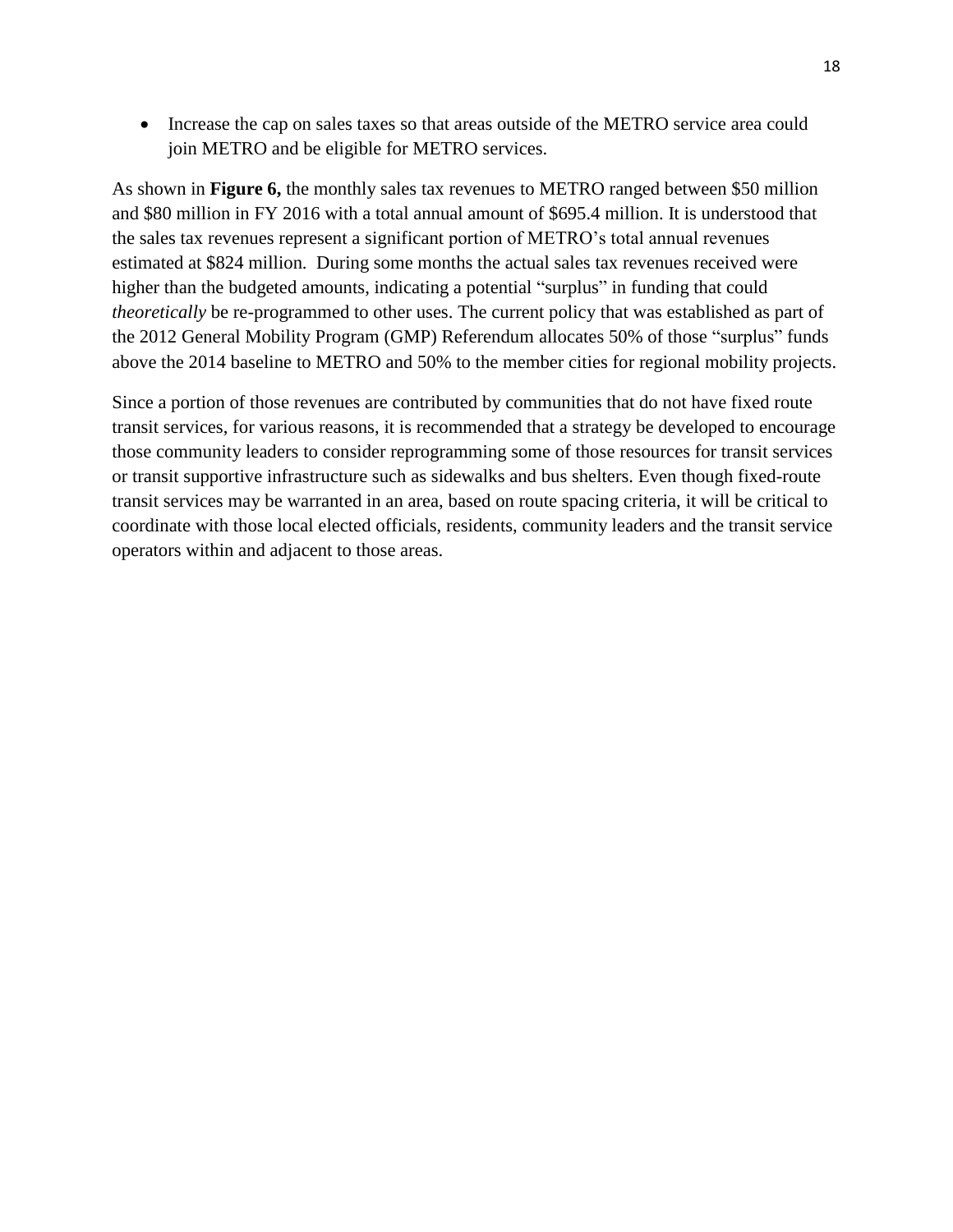

**Figure 6. Monthly Sales Tax Revenue Estimates 2015-2016**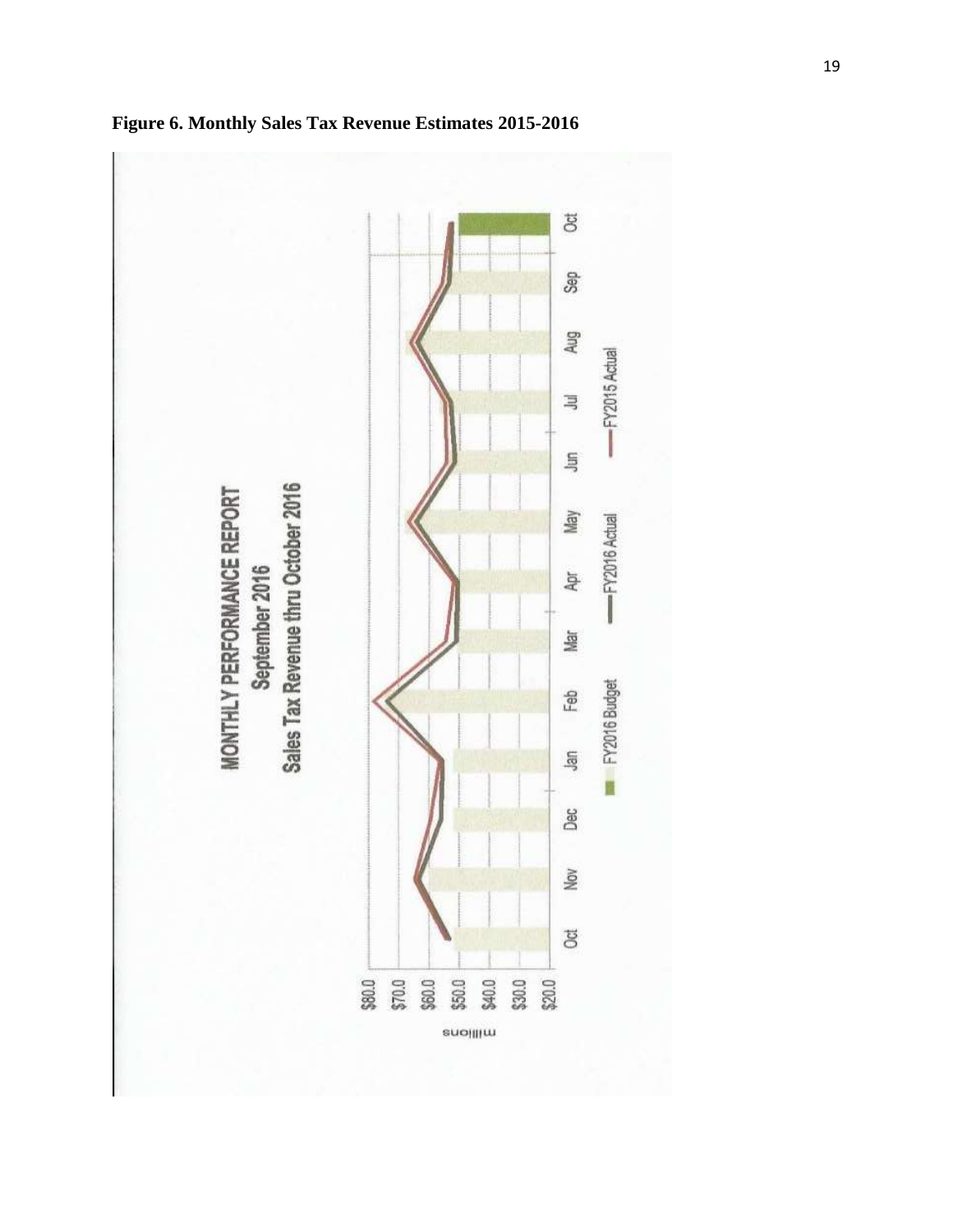**Figure 7** shows the trend of those sales tax revenues and the relative proportions of the GMP allocations from 2009 and projected to 2025.



**Figure 7. Distribution of METRO and GMP Sales Tax Revenues 2009-2025**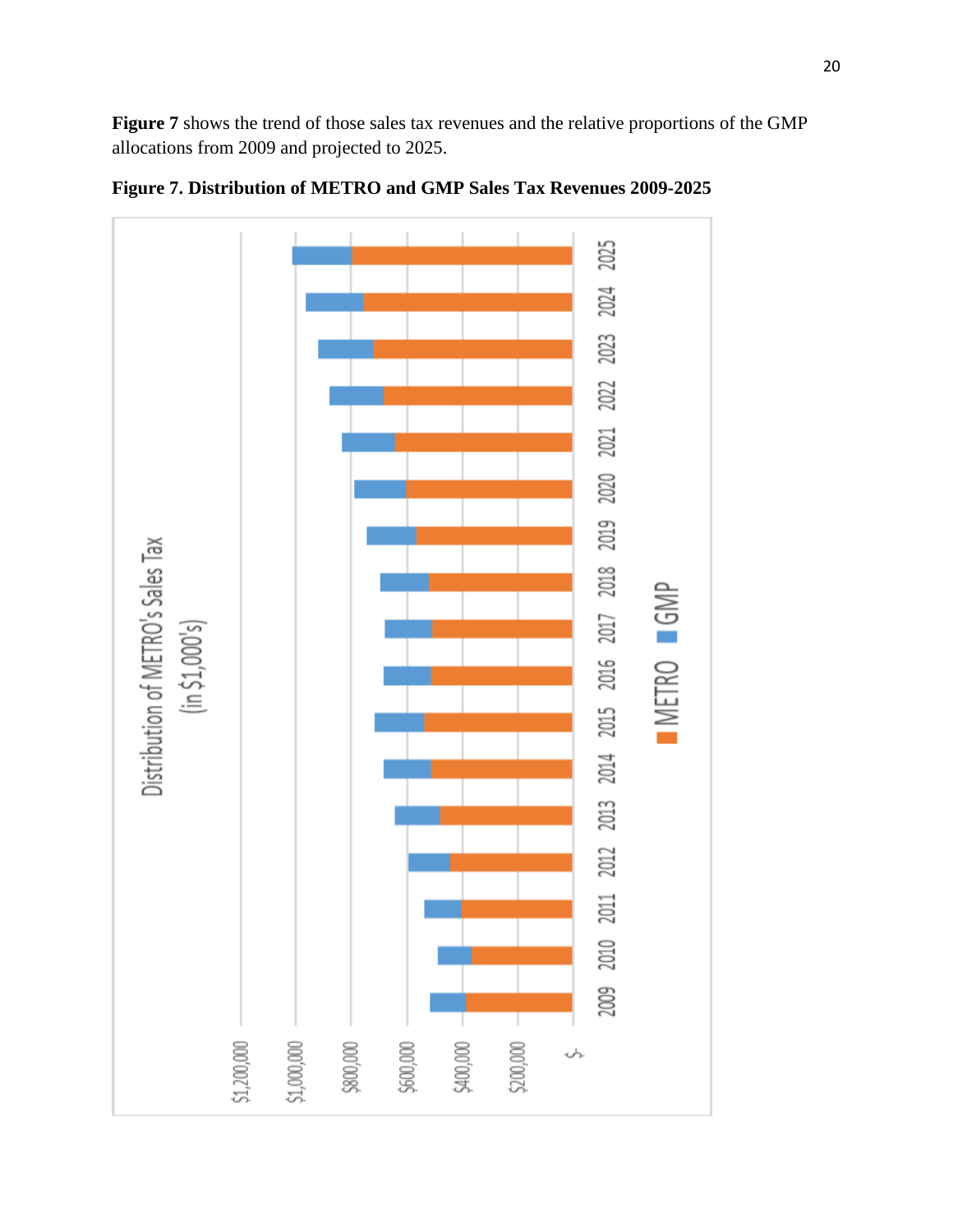**Figure 8** displays the available sales tax revenues to METRO and to the GMP with the 50% splits from 2012 and projected to 2025.<sup>22</sup>



# **Figure 8. General Mobility Program Incremental Sales Tax Split 2012-2025**

 $\overline{\phantom{a}}$ <sup>22</sup> Source: METRO Debt Service and Investments, May 2017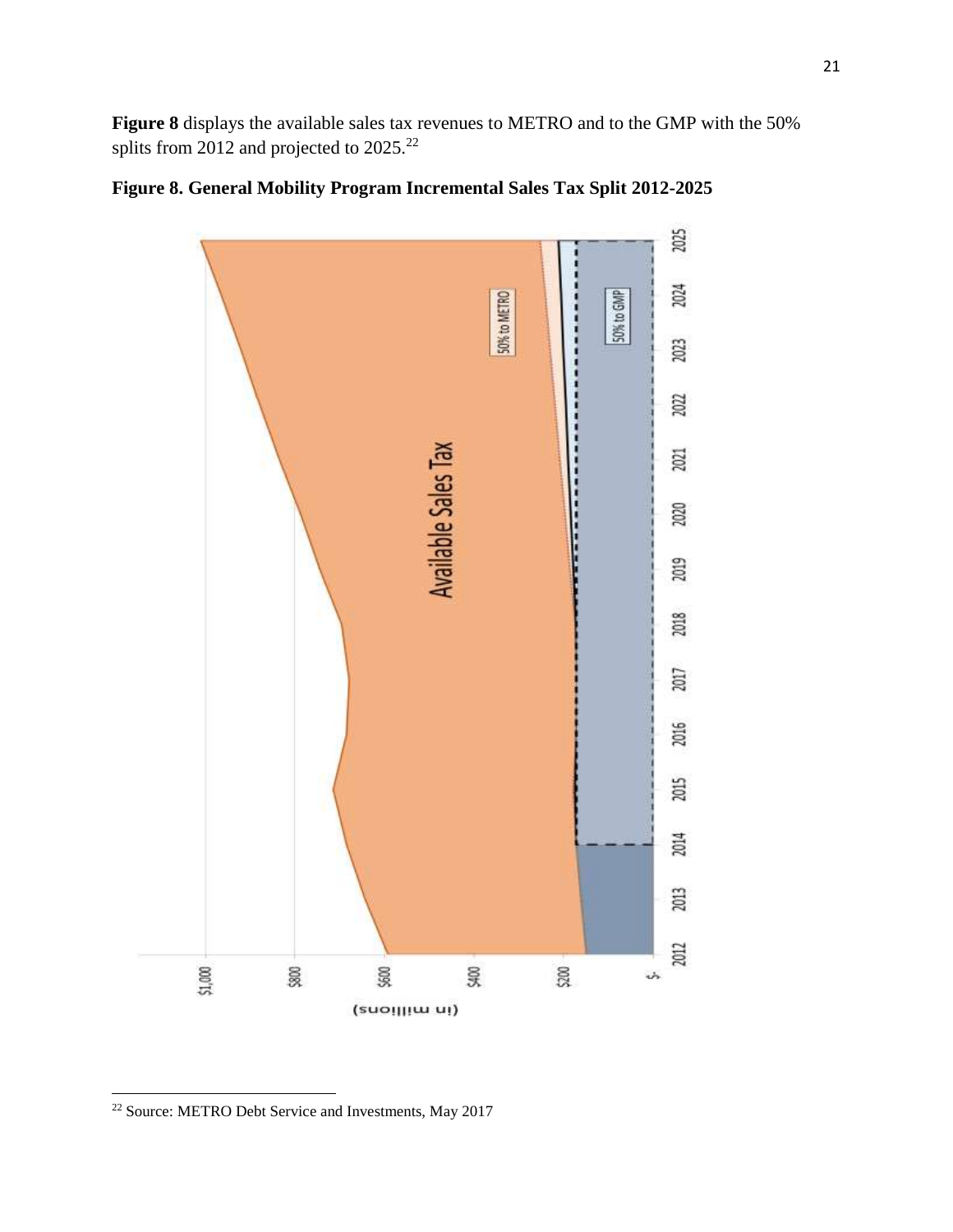The value of Transportation Development Credits available to the greater Houston region was estimated at close to \$500 million in 2016. Although those credits are not actually cash, a small portion of their estimated "value" could theoretically be aligned with some of the unfunded regional transit (and community transportation) initiatives to enable those efforts.

The RCTP financial plan identifies the current expenditures and sources of those funds and projects those costs into future years to align with a short-mid- term planning component (10 years or less) of the 2040 Regional Transportation Plan (RTP) for planning purposes. Population growth in the greater Houston region has historically been close to 2% per year.

Prior estimates indicated a need for about \$12 million per year for public transportation projects that have been included in the H-GAC Transportation Improvement Program (TIP) and used to benefit mobility limited groups such as seniors, people with disabilities and people with low incomes in the greater Houston region. Approximately \$15 million per year would be needed to expand those services and that value is included in the 2040 Regional Transportation Plan (RTP) for planning purposes.<sup>23</sup>

Harris County RIDES and the METROLift Subsidy Program work with local cab companies and shared ride service providers through agencies that help to coordinate transportation services for their consumers. Those services are provided at a reduced cost to the consumers.

There is a need for further research to quantify the student ridership levels using private transportation shuttles for college students. Over 72,000 annual trips were estimated for the students that use private shuttles from their apartments to the Sam Houston State University (SHSU) in Huntsville. The ridership levels are unknown for similar student shuttles that connect student housing and apartments with the University of Houston (U of H) and Texas Southern University (TSU). Those shuttles also circulate on-campus and connect with local transit facilities such as the Eastwood Transit Center. Those ridership estimates are not included in current regional general public transit ridership reports.

A related challenge is to better understand how those private sector transportation providers could be involved in a Public-Private Partnership (PPP) that is designed to be a win-win arrangement. Those private operators have vehicles and drivers available and some of those vehicles may be underutilized such as those with empty seats. It could be feasible to utilize those vehicles and drivers for non-school related trips during off-peak time periods. A feasibility assessment would be needed to quantify and measure the benefits of filling those empty seats.

Total regional transit expenditures are estimated at \$873 million per year including operations and capital expenses. Approximately \$31 million of the total regional expenditure amount (4%) is associated with the smaller transit operators. For RCTP planning purposes it is assumed that the current annual funding levels will remain constant over time and that any incremental service

<sup>&</sup>lt;sup>23</sup> Gulf Coast Regionally Coordinated Transportation Plan Needs Assessment, H-GAC 2016.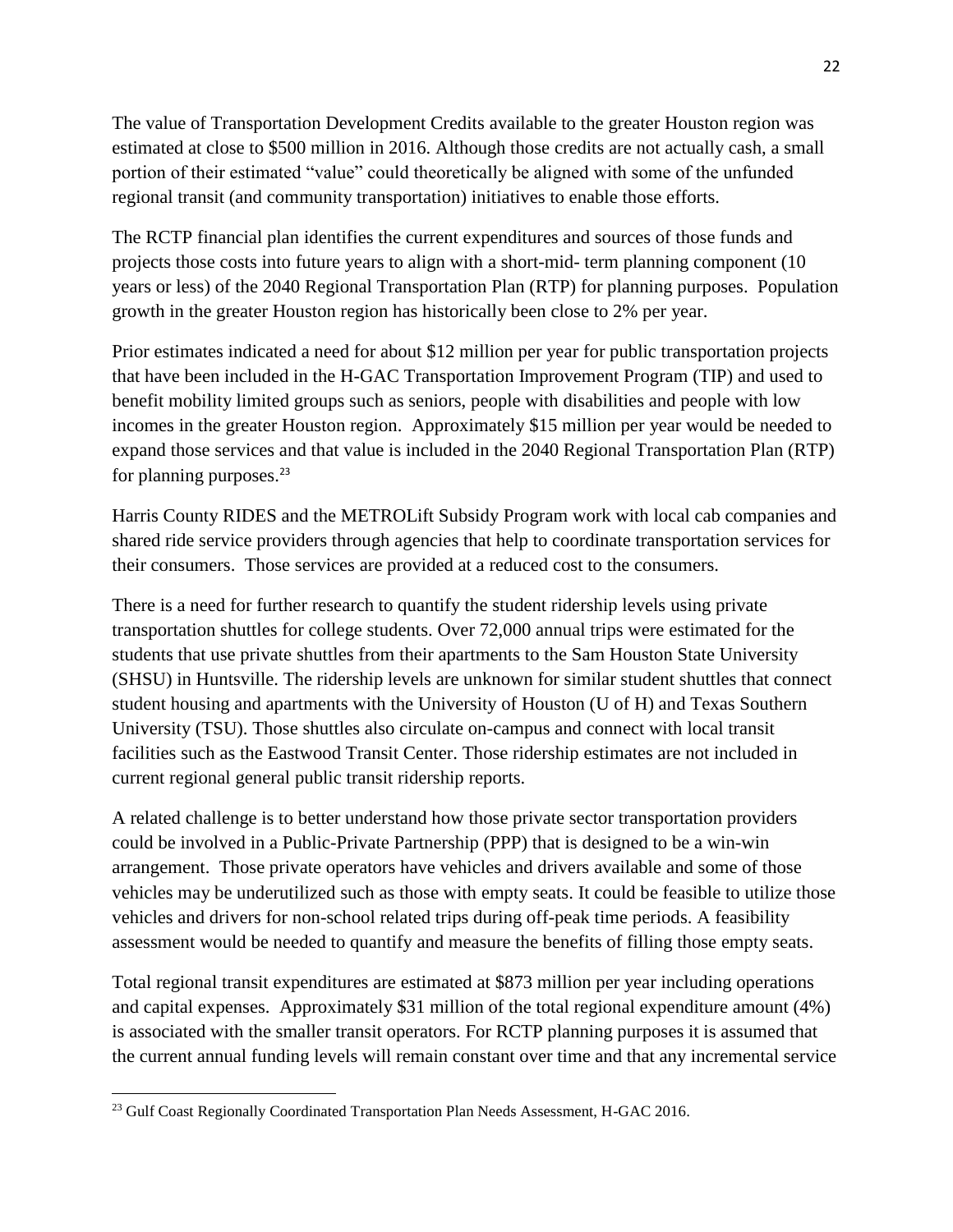expansions will require additional funding, particularly for the smaller transit operators. An annual growth rate of 6.5% per year is used to estimate the gap in expenditures of approximately \$2 million per year for the smaller transit operators in the Gulf Coast Region.<sup>24</sup>

The Texas Department of Transportation-Public Transportation Division (TxDOT-PTN) has drafted a Legislative Appropriations Request for the upcoming legislative session. In that request \$3.5 million is being requested annually to "offset the loss of purchasing power and population growth in rural areas" in Texas.<sup>25</sup>

The funding that is being requested by TxDOT-PTN is much less than the actual need is estimated to be statewide. Within the Gulf Coast region it will be prudent to plan ahead to mitigate some of the anticipated funding shortfalls for a better multi-modal transportation system in the future.

#### **5. Key Recommendations for the RCTP Financial Plan**

*Advance planning and coordination for incremental regional transit expansion, where feasible.* The basic improvement strategy involves moving incrementally towards a better level of transit services in areas where potential demand exists and former constraints to expansion were primarily due to lack of financial resources.

**Table 8** outlines some of the previously recommended strategies and estimated costs to expand some of the regional transit services outside of the METRO Service Area. The costs are planning level estimates which are preliminary and subject to change. The total estimated cost of \$ 3.9 million would be added to the base cost for existing services of \$12 million (see Figure 2) for a planning level estimate of approximately \$16 million per year.

<sup>&</sup>lt;sup>24</sup> Source: Texas Department of Transportation- Public Transportation Division, Public Transportation Needs Assessment, 2015.

<sup>&</sup>lt;sup>25</sup> Exceptional Item Request Schedule 85<sup>th</sup> Regular Session, Agency Submission, Version 1 Automated Budget and Evaluation System of Texas (ABEST).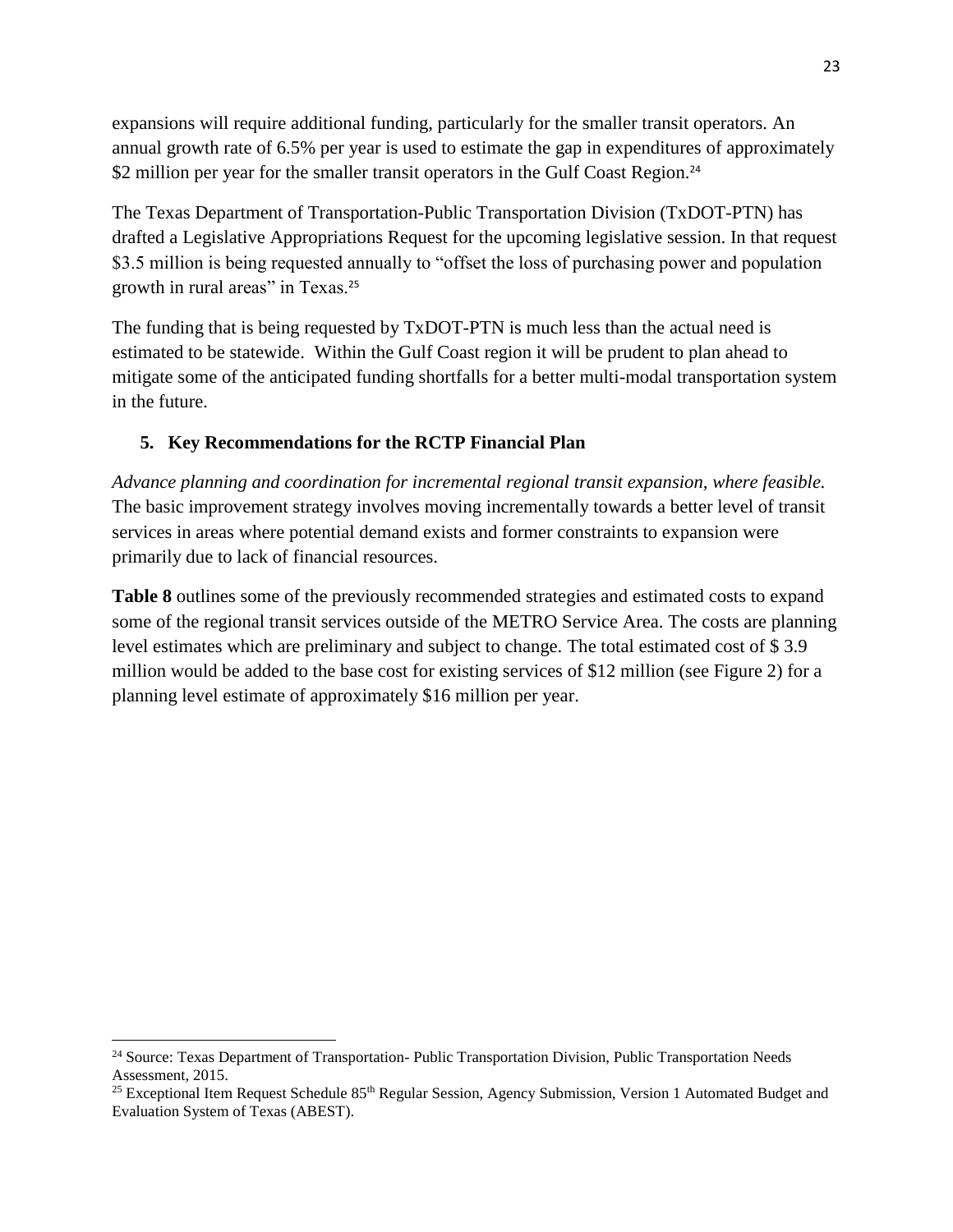| Agency                    | <b>Existing</b>         | <b>Needed/Desired</b>   | Gap (000) |
|---------------------------|-------------------------|-------------------------|-----------|
|                           | <b>Operations Costs</b> | <b>Operations Costs</b> |           |
|                           | (000)                   | (000)                   |           |
| <b>CVTD</b>               | \$1,300                 | \$1,700                 | \$400     |
| <b>Walker County</b>      | \$300                   | \$600                   | \$300     |
| <b>Transit and Senior</b> |                         |                         |           |
| Center <sup>27</sup>      |                         |                         |           |
| <b>Montgomery</b>         |                         | \$1,800                 | \$1,800   |
| County <sup>28</sup>      |                         |                         |           |
| <b>Liberty County</b>     | \$427                   | \$1,240                 | \$800     |
| <b>Matagorda County</b>   | \$270                   | \$390                   | \$120     |
| <b>Chambers County</b>    |                         | \$477                   | \$477     |
| <b>Total</b>              |                         |                         | \$3,897   |

**Table 8. Incremental Transit Service Expansion Costs for Smaller Transit Operators**<sup>26</sup> 

*Coordination and planning to establish a Local Match development fund*. The Local Match Development Fund would include Challenge Grants coordinated through the H-GAC Local Development Corporation and other Community Development Corporations (CDC) in partnerships with local elected officials, local business leaders and regional public and private transportation service providers.

The Local Initiatives Projects (LIP) program provides funding to counties participating in the Vehicle Emissions Inspection Maintenance program (Brazoria, Fort Bend, Galveston, Harris and Montgomery Counties) for local projects to improve air quality. The 84<sup>th</sup> Texas Legislature significantly increased available LIP funding, with amounts ranging from \$100,000 to \$1,700,000 for each county. Eligible counties have been notified of their respective allocations. Eligible projects under LIP also include programs to enhance transportation system improvements, including providing local match to federal air quality funding to further leverage regional transit projects among other purposes.

Several Senior Citizen Centers utilize volunteer drivers for routine trips and for Meals–on-Wheels deliveries. Some of the federal funding that is provided to the senior centers can be used for transportation services.

The Veterans Transportation Network (VTN) transports disabled veterans to the Regional VA hospital in the Texas Medical Center. It utilizes volunteer drivers and vehicles that have been donated or acquired through the VTN. In recent months they have reported several thousand miles logged each month. More research is needed to develop a methodology to quantify the

<sup>&</sup>lt;sup>26</sup> Prior research includes county level transit plans conducted 2008-2010 by H-GAC in coordination with various consultants.

<sup>&</sup>lt;sup>27</sup> Addition of two vehicles assumed.

<sup>28</sup> Baseline operating costs for countywide services are TBD.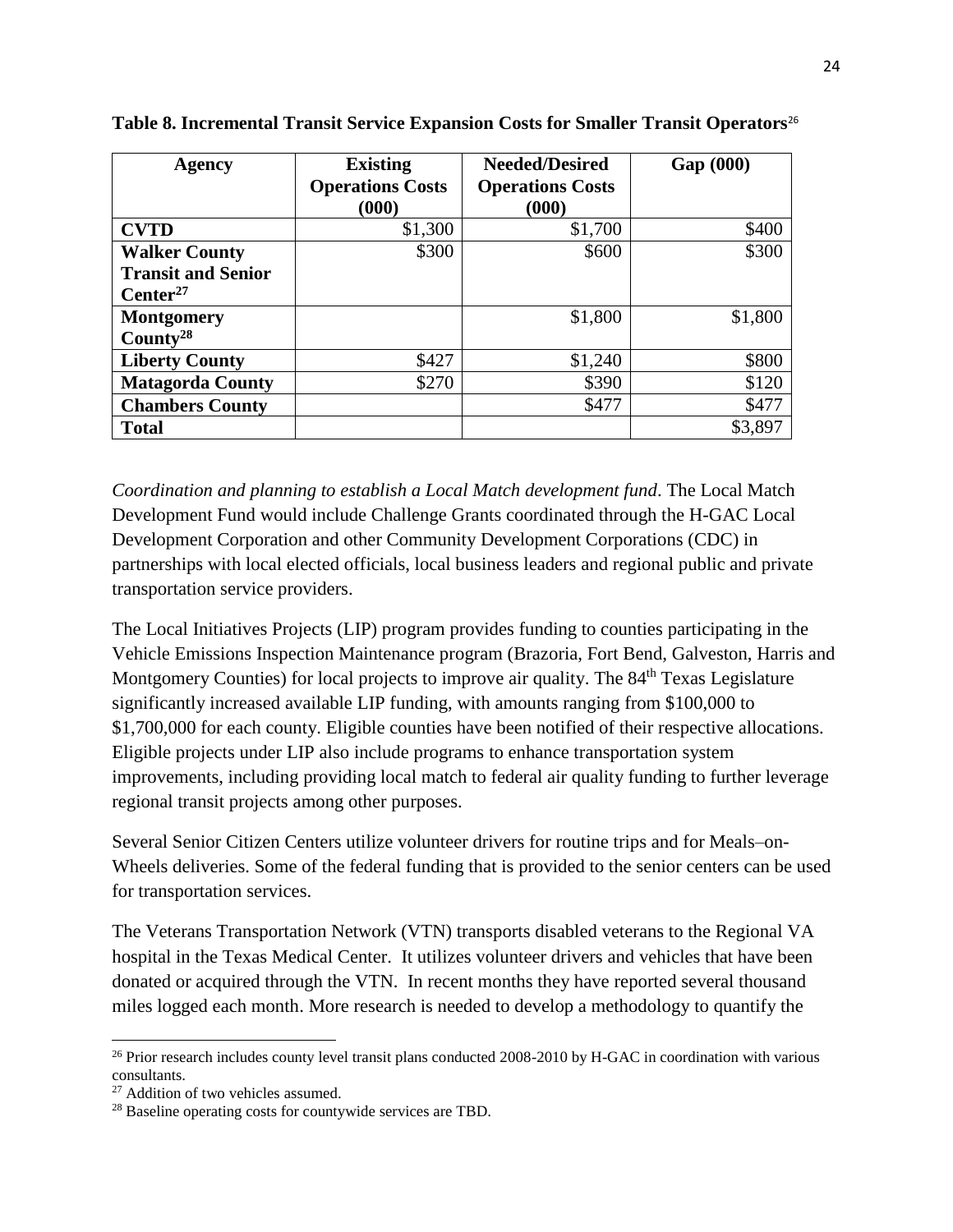value of those hours. Local documentation of those hours would be needed to qualify that time as a local match or in-kind contribution.

*More research to clarify potential benefits that could lead to legislative actions that would enhance the funding available for regional transit and ridesharing services (including alternative modes).* 

There have been several recent general public approvals for increased transportation funding to mitigate growing traffic congestion in many large regions, such as the Gulf Coast. It seems shortsighted to not include transportation initiatives that would incentivize ridesharing options such as transit, carpooling, vanpooling and other alternative modes. It is recommended that a proactive approach be considered to review and analyze the potential benefits of including longer range multimodal transportation options within heavily traveled roadway corridors.

The following describes a strategy for developing and incorporating pilot projects that are responsive to the transportation related needs that were identified in the 2040 Regional Transportation Plan (RTP) and the RCTP Unmet Needs Assessment into the Transportation Improvement Program (TIP) as illustrated in **Figure 9**.

# **Figure 9. RCTP Financial Implementation Plan**



TIP Pilot Projects Feasible ?

That process is considered as a first step to advance planning recommendations further towards implementation. The outline of the process includes the following steps:

- Identify regional transit needs for vulnerable population groups
- Coordinate with local stakeholders to confirm identified needs
- Conduct feasibility assessments of potential pilot projects
- Develop pilot projects for a trial period of 3-5 years
- Monitor and evaluate progress based on ridership goals, efficiency and effectiveness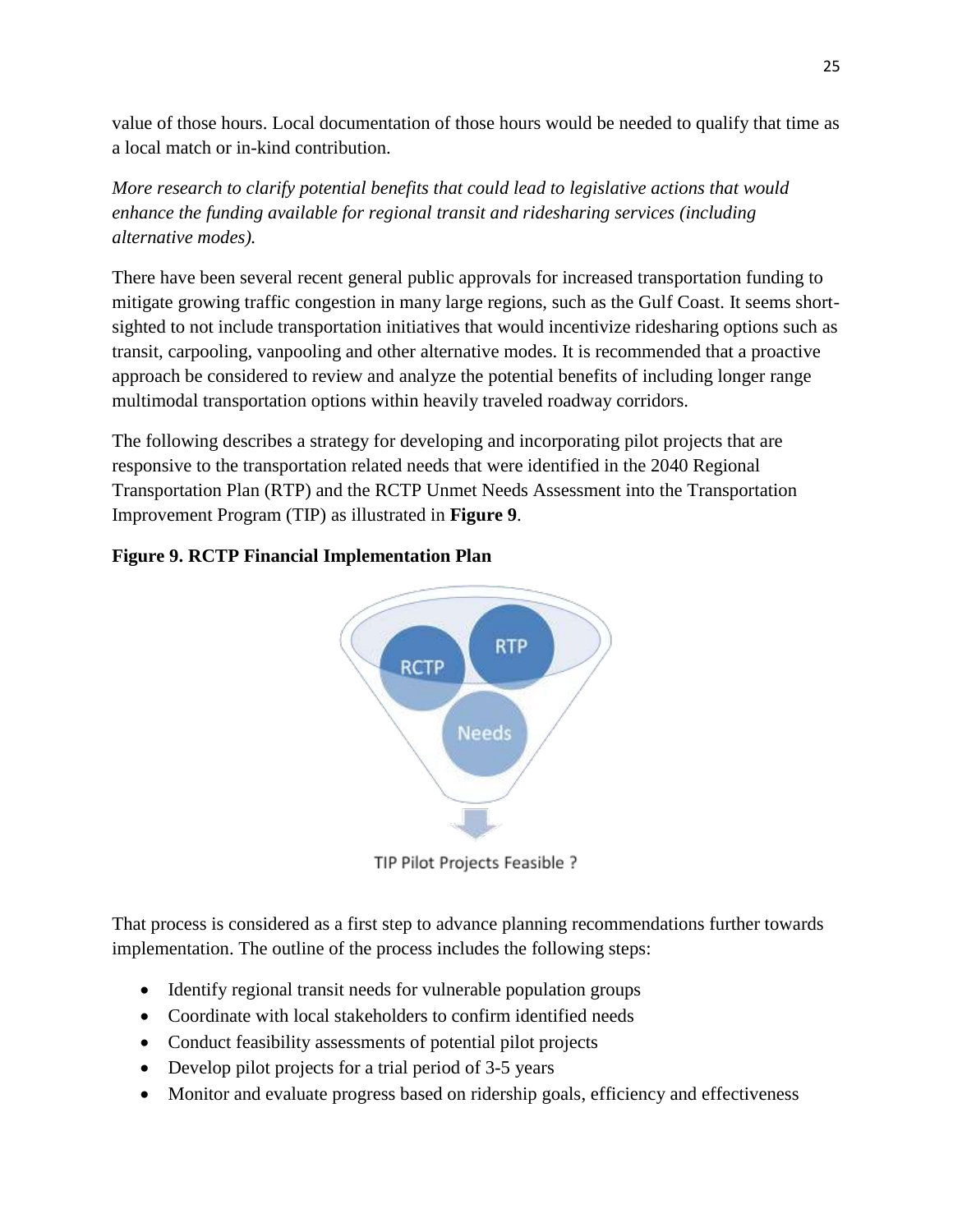Sustain and expand successful pilot projects.

The recommended process will build upon the information that was collected as part of the RCTP needs assessment process and refine that information for specific geographic areas or to advance relevant regional policies.

The feasibility assessments would be identified as planning tasks in the Unified Planning Work Program (UPWP). In addition to a standard benefit-cost type of analysis, the assessments should also consider the societal benefits of providing improved transportation access to jobs, medical appointments and higher education facilities.

The monitoring and evaluation component would document the important activities for each pilot project. Ridership and performance data would be tracked for the first 2-3 years, at a minimum, for progress towards achieving the ridership goals. If progress is satisfactory, efforts should focus on the continuation of the project. Otherwise it is recommended that revisions be considered and tested, before a decision is made to end the project. Several potential pilot projects were previously identified and included in the Action Plan for the Regional Transit Coordination Subcommittee. That Action Plan should be revisited in light of more recent research for the current update to the Regionally Coordinated Transportation Plan. A related challenge has been the lack of full time dedicated staff resources to effectively manage the Action Plan tasks on an ongoing basis, instead of relying on committee volunteers who have higher priorities with their own full-time employment.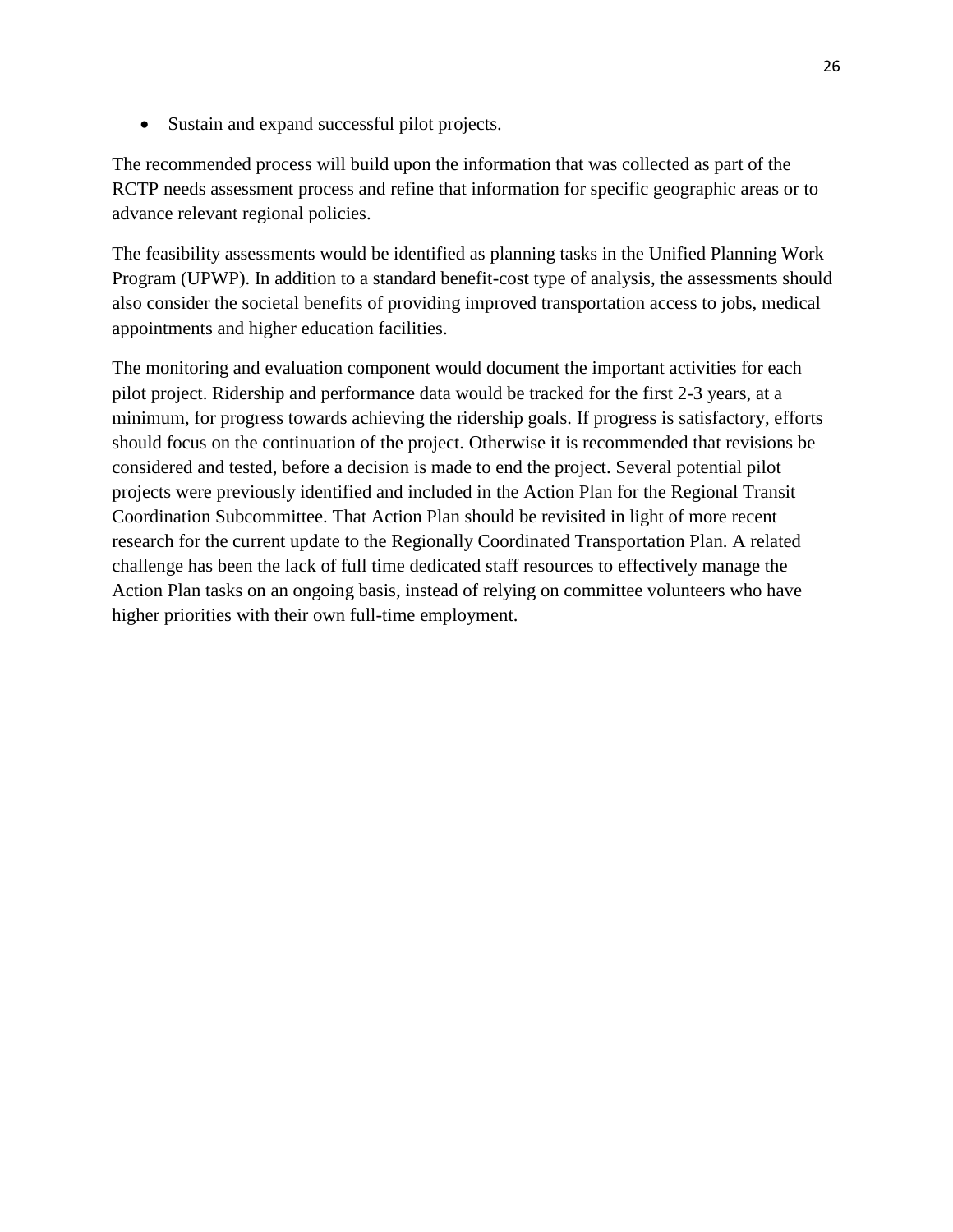# **Federal Transit Administration Urbanized Area Formula Grants**

# **Houston Urbanized Area Annual Allocation Processes**

There are several grant programs that are administered through the Federal Transit Administration (FTA), including 5307, 5310, 5339, and 5337. METRO is the Designated Recipient for these programs in the Houston Urbanized Area, which means METRO is responsible for these funds and their distribution for transit purposes. This fact sheet is a brief explanation of the programs and a proposed formalization of the local process for the distribution of the funds in the Houston Urbanized Area.

# *Grant program purposes:*

# **5307 Urbanized Area Formula Program**

Provides grants for public transportation capital and planning, as well as operating expenses in certain circumstances. These funds constitute a core investment in the enhancement and revitalization of public transportation systems in the nation's urbanized areas, which depend on public transportation to improve mobility and reduce congestion.

# **5339 Bus and Bus Facilities**

Provides capital funding to replace, rehabilitate, and purchase buses and related equipment and to construct bus-related facilities

# **5337 State of Good Repair**

Provides funding to repair and upgrade rail transit systems along with high-intensity motor bus systems that use high-occupancy vehicle lanes

# *Historical allocations:*

# **5307 Urbanized Area Formula Program**

| <b>5307 Historical Allocations</b> |               |               |               |               |                 |               |               |
|------------------------------------|---------------|---------------|---------------|---------------|-----------------|---------------|---------------|
|                                    |               |               |               |               | <b>FY2012</b>   |               |               |
| <b>AGENCY</b>                      | <b>FY2009</b> | <b>FY2010</b> | <b>FY2011</b> | <b>FY2012</b> | <b>Revision</b> | <b>FY2013</b> | <b>FY2014</b> |
| Fort Bend                          |               |               |               |               |                 |               |               |
| County                             | \$2,590,835   | \$2,877,230   | \$2,803,000   | \$3,326,592   | \$5,106,135     | \$1,478,422   | \$4,122,486   |
| Harris                             |               |               |               |               |                 |               |               |
| County                             | \$1,700,792   | \$3,115,992   | \$3,714,410   | \$3,072,844   | \$4,293,301     | \$1,788,995   | \$2,275,985   |
| <b>METRO</b>                       | \$64,322,946  | \$62,154,712  | \$62,892,857  | \$63,886,204  | \$60,886,204    | \$65,568,239  | \$64,528,064  |
| <b>Total</b>                       | \$68,614,573  | \$68,147,934  | \$69,410,267  | \$70,285,640  | \$70,285,640    | \$68,835,656  | \$70,926,535  |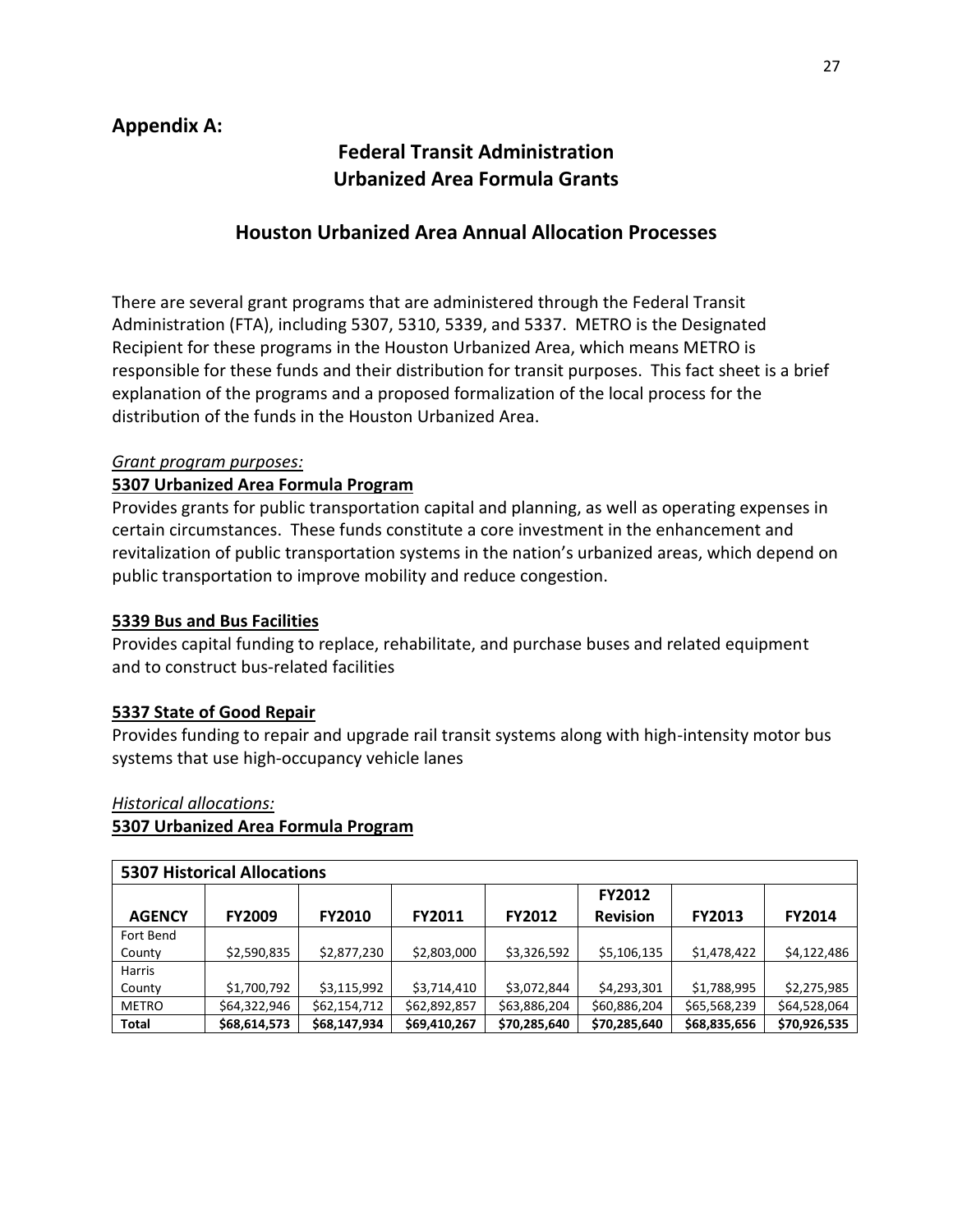#### **5339 Bus and Bus Facilities**

| <b>5339 Historical Allocations</b>              |             |             |  |  |  |
|-------------------------------------------------|-------------|-------------|--|--|--|
| <b>AGENCY</b><br><b>FY2013</b><br><b>FY2014</b> |             |             |  |  |  |
| <b>MFTRO</b>                                    | \$7,480,673 | \$7,694,071 |  |  |  |

*The 5339 program was created in MAP-21, so there are only two years of appropriations. We received funding for these activities under different programs prior to MAP-21. These funds can only be used on bus related projects.*

#### **5337 State of Good Repair**

| 5337 State of Good Repair                       |           |           |  |  |  |  |
|-------------------------------------------------|-----------|-----------|--|--|--|--|
| <b>AGENCY</b><br><b>FY2014</b><br><b>FY2013</b> |           |           |  |  |  |  |
| <b>MFTRO</b>                                    | 9,286,666 | 9,134,929 |  |  |  |  |

 *The 5337 program was created in MAP-21, so there are only two years of appropriations. We received funding for these activities under different programs prior to MAP-21. These funds can only be used for state of good repair of fixed guideway or high intensity bus projects, which include METRORail and HOV lanes. In FY 2015, METRO will only qualify for fixed guideway and not high intensity bus funding.*

#### *Formula funds allocation:*

As established in federal law, these funds flow through the Designated Recipient in the Urbanized Area. METRO, as the Designated Recipient in the Houston UZA, will distribute funds based on a sub-allocation partly tied to the FTA apportionment formula as defined in MAP-21. The MAP-21 formula is based on a combination of bus revenue vehicle miles, bus passenger miles, fixed guideway revenue vehicle miles, fixed guideway route miles, fixed guideway passenger miles, operating expense, as well as population and population density. Other factors to be considered for the use of funds are a demonstrated transit benefit as it relates to the service area, cost effectiveness relative to the service area, and improved mobility for the transit needs in the Houston UZA.

METRO would use its share of the funds for capitalized preventive maintenance projects, ADA projects, and for purchase of transit service equipment, among other eligible activities. METRO's use of the funds helps support the preventative maintenance for transit services used in its 1,285 square mile service area and over 521 million passenger miles. In FY2013, METRO operated over 66 million revenue miles, which is 96.53% of the transit revenue miles in the Houston UZA. METRO operates a fleet of 1,256 buses, 37 light rail vehicles, 746 van pools, and 882 paratransit vans and sedan service taxis.

All of the funds allocated to METRO or other transit providers will be distributed based on actual annual federal appropriations and not anticipated appropriations.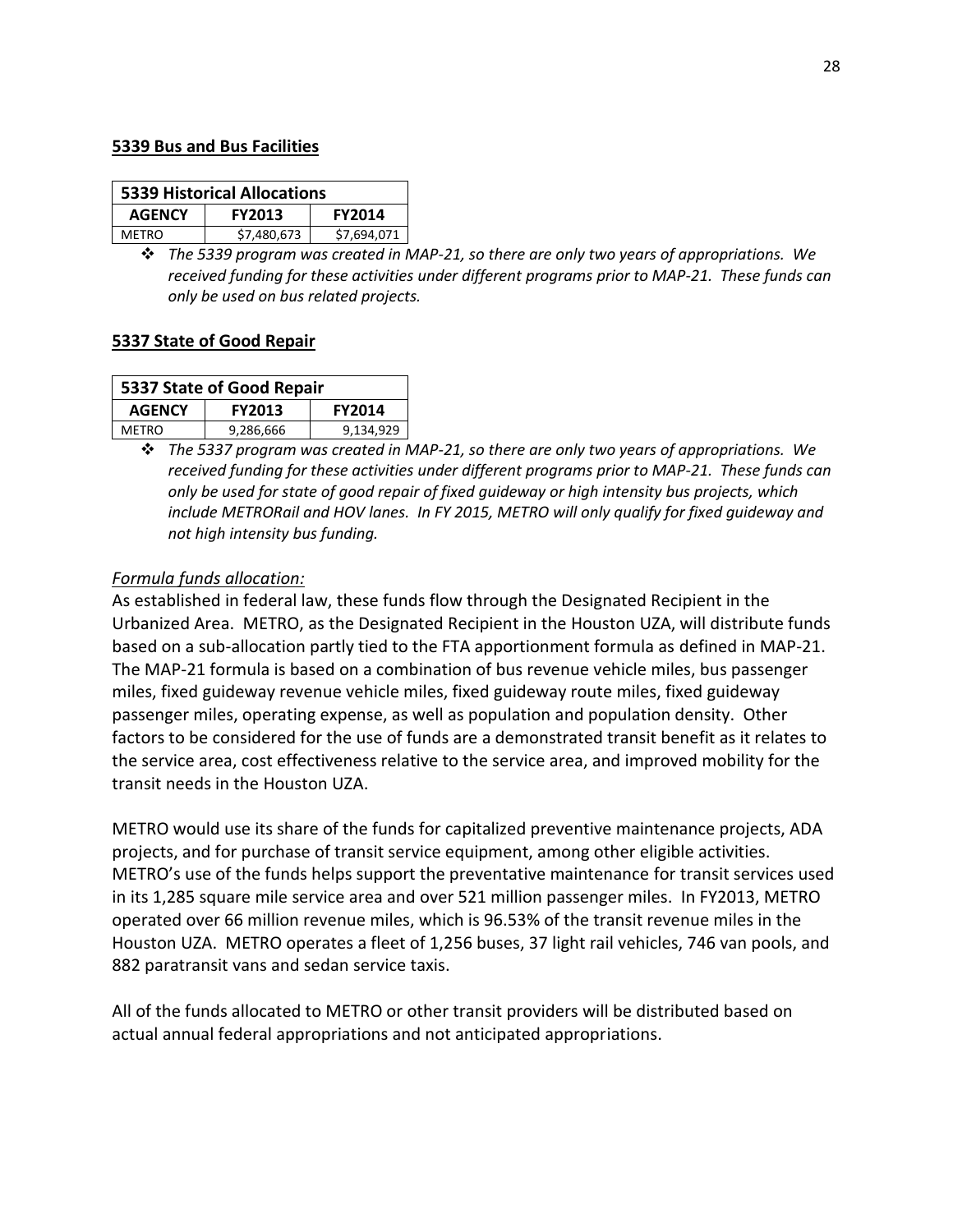# *Consultation with other transit providers:*

Funds not maintaining existing METRO, Fort Bend County or Harris County service will be considered for allocation to other designated public transit providers not in the METRO service area, but in the Houston UZA, provided that the proposed use of funds benefits the Houston UZA.

A consultation among representatives from designated public transit operators and the Houston-Galveston Area Council (H-GAC) will be called to evaluate projects annually. Transit operators will submit projects for evaluation and approval.

# *Conditions to receive funds:*

- Applicants must submit documentation demonstrating financial capacity to carry out the project. Specifically, an applicant must have the ability to match and manage those funds, cover cost overruns, cover operating deficits through long-term stable and reliable sources of revenue, and maintain and operate federally funded facilities and equipment.
- Applicants must provide a five year plan identifying estimated capital expenditures and funding needs to complete the project. The plan must also show projected opening year operations and maintenance costs as well as an identified funding source for the local match and ongoing operations and maintenance costs.
- If the applicant is requesting funding over multiple years, they must show a plan that is consistent with anticipated annual funding.
- Every recipient is required by and responsible to the FTA to meet all applicable federal requirements including, but not limited to:
	- a. Have a Maintenance Plan
	- b. Submit FTA Quarterly reports, financials, and milestone reports
	- c. File monthly safety and security reports
	- d. Have an FTA approved Disadvantage Business Enterprise (DBE) Plan
	- e. Comply and have an FTA approved Title VI Plan
	- f. Complete NTD report with all required data
- Submitted projects must demonstrate a transit benefit to the Houston UZA.

# *Eligible recipients:*

Recipients of funds must qualify to be a Direct Recipient of federal funds and be an operator of public transportation. A Direct Recipient is a public entity that is legally eligible under federal transit law to apply for and receive grants directly from the FTA. As a Direct Recipient, recipients of funds will be subject to all federal requirements.

# *Evaluation Committee:*

The evaluation committee will make recommendations to the METRO Board of Directors for the allocation of funds. The evaluation committee, which will be chaired by METRO, will also include one representative from each public transit provider who has previously operated and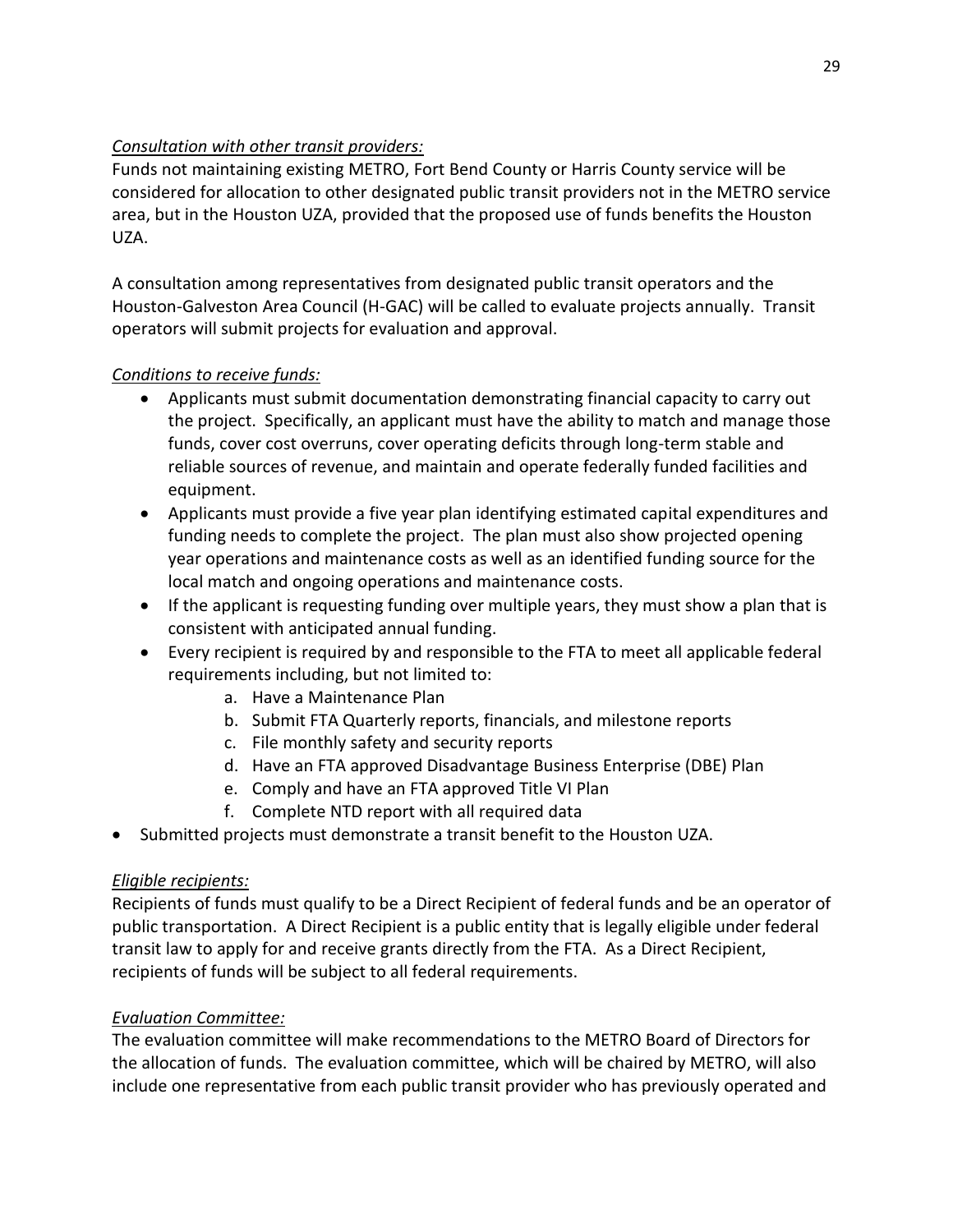reported service inside the Houston UZA in the last finalized NTD report, and one representative from the H-GAC.

# *Sustaining Existing Service:*

Priority funding will be given to existing transit services. New service will be evaluated in the selection process. All of the funds allocated will be distributed based on actual annual federal appropriations and existing services may need to be reduced based on these actual appropriations.

# *New Project Selection Process:*

- Any agency that meets the evaluation committee criteria and that submitted a project will have a single seat at the table along with METRO.
- The submitting agency must submit all information as identified in the project information needed for consultation (listed below) as well as the conditions to receive funds (listed above) to be considered.
- To obtain a consensus from the group, each submitting agency will provide a 5 to 10 minute presentation on their project outlining key items in the checklist.
- Once all submitting agencies have presented, the group will have a discussion as to how the funding shall be allocated.
- In the event of a tie and all conditions have been met for all projects submitted, the final decision on the Program of Projects will lie with METRO, in its role as the Designated Recipient.

# *Applicant project information to be considered by evaluation committee in consultation:* A successful applicant should address the following:

- 1. How does the project establish, preserve or improve mobility of the individuals in the community?
- 2. Does the project address a recognized need in the community? If yes, please include examples such as feedback from public meetings, surveys, complaints, etc.
- 3. Does the applicant report sufficient experience in managing transportation projects to provide assurance of success?
- 4. Does the applicant report sufficient experience in managing previous grant awards?
- 5. Does the applicant report sufficient financial capability and resources to implement and successfully carry out the project?
- 6. Does the applicant have the sufficient local match to support the implementation for the project? If yes, please list sources of local match.
- 7. Does the applicant have a long-term commitment to maintain and utilize capital equipment/facilities acquired with federal funds beyond the availability of the requested resources?
- 8. Does the project describe an active coordination effort aimed at improving efficiency and effectiveness? If yes, please provide examples.
- 9. Explain how the proposed project addresses gaps and/or barriers that have been identified?
- 10. Is the project a new service?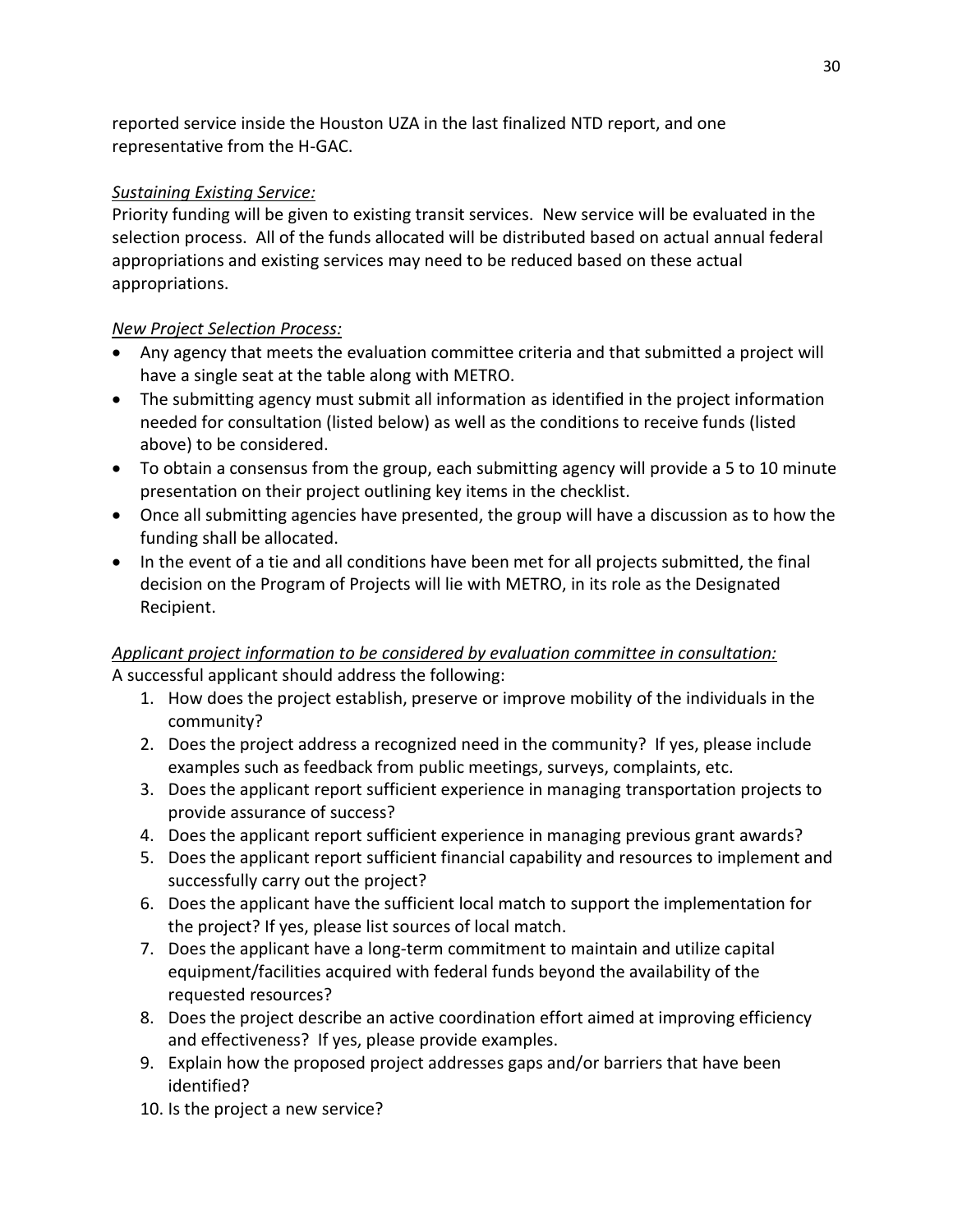- 11. Does the project expand or enhance an existing service?
- 12. Does the project facilitate a state of good repair for existing service?
- 13. Does the proposed project contribute significant ridership as it relates to the service area?
- 14. How would this project be sustained without federal funding?
- 15. Does the project have local support? Evidence includes, but is not limited to:
	- **Endorsement letters for organizations or individuals**
	- **Fare or other monetary contributions received from riders**
	- **Resolutions by local governing bodies**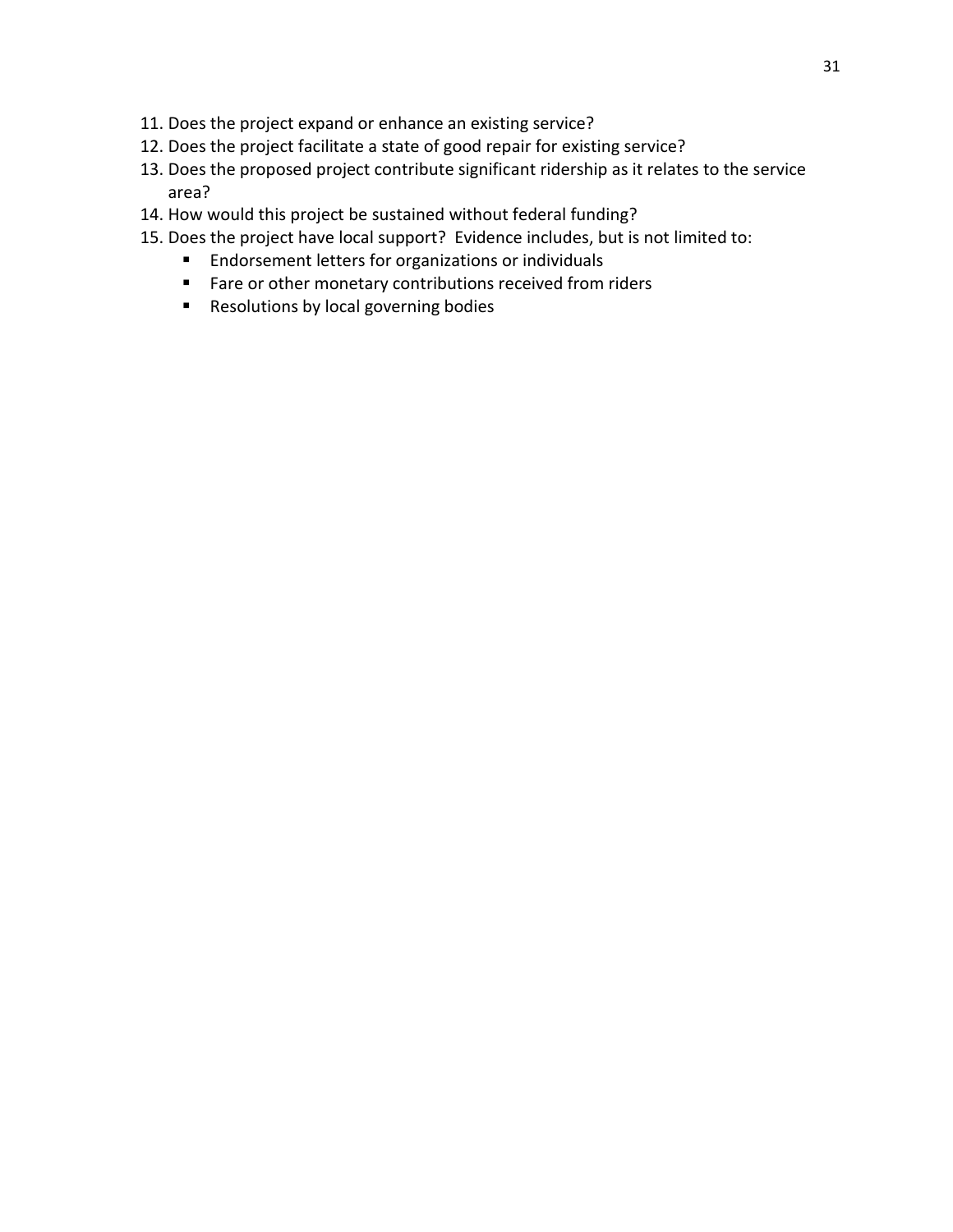#### **Appendix B. Conroe-The Woodlands Urbanized Area Allocations Background**

#### **Transit Advisory Committee Agents Agents Agenda Item 4**

Consider Discussions, Public Comment and Action Item Regarding the Program of Projects for FY 2015 and FY 2016 Conroe-Woodlands UZA FTA Section 5307, Urbanized Area Formula Program, and Section 5339, Bus and Bus Facilities Program:

- a. Distribution of FTA Formula Funds Discussion (5 minutes)
- b. Program of Projects for Section 5307 and 5339 Advise and Consult (5 Minutes)
- c. Public Comment (3 minutes per citizen)
- d. Resolution of Support of the Designated Recipients' FY 2015 and FY 2016 Program of Projects for FTA Section 5307 and 5339 – **Action Item** (5 minutes)

# a. Distribution of FTA Formula Funds

# **Background**

In the Interlocal Agreement between the City of Conroe (City) and The Woodlands Township (The Township), the City and The Township agreed to reallocate (sub-allocate) Federal Transit Administration (FTA) formula funding within the Conroe-Woodlands Urbanized Area (UZA) in accordance with the applicable FTA funding formulas. Also in accordance with the ILA, the City and The Woodlands may deviate from this standard sub-allocation of FTA allocated funding, if they determine that the particular needs of the parties and limits on the permissible use of the funds make it advantageous to the parties. A written agreement is required to deviate from the standard sub-allocation procedure established by the ILA.

When the City and The Township reach an agreement on the sub-allocation of the formula funding, they will notify the FTA in a "split letter", which establishes the sub-allocation of the UZA's formula funding.

# FY 2015 and FY 2016 FTA Allocation of Formula Program Funding

The federal transportation bill, which was signed in to law in 2012, authorized and appropriated funding to the Conroe-Woodlands UZA under FTA Urbanized Area Formula Program (FTA Section 5307), Enhanced Mobility of Seniors and Individuals with Disabilities Program (FTA Section 5310) and Bus and Bus Facilities Program (FTA Section 5339). The law authorized Moving Ahead for Progress in the  $21<sup>st</sup>$  Century (MAP-21) for two (2) years.

The Highway and Transportation Funding Act of 2014 extended FTA's contract (budget) authority to carry out its formula assistance programs only through May 31, 2015. The act pro-rated the amount of budget authority available for the period October 1, 2014 through May 31, 2015 based on the anticipated full FY 2015 total. As a result, FTA only apportioned or allocated 8/12th in contract authority of new budget authority provided in the FY 2015 Appropriations. Congress extended the authorization for public transportation to July 31, 2015. FTA has not apportioned the two (2) additional months of appropriation for contract authority.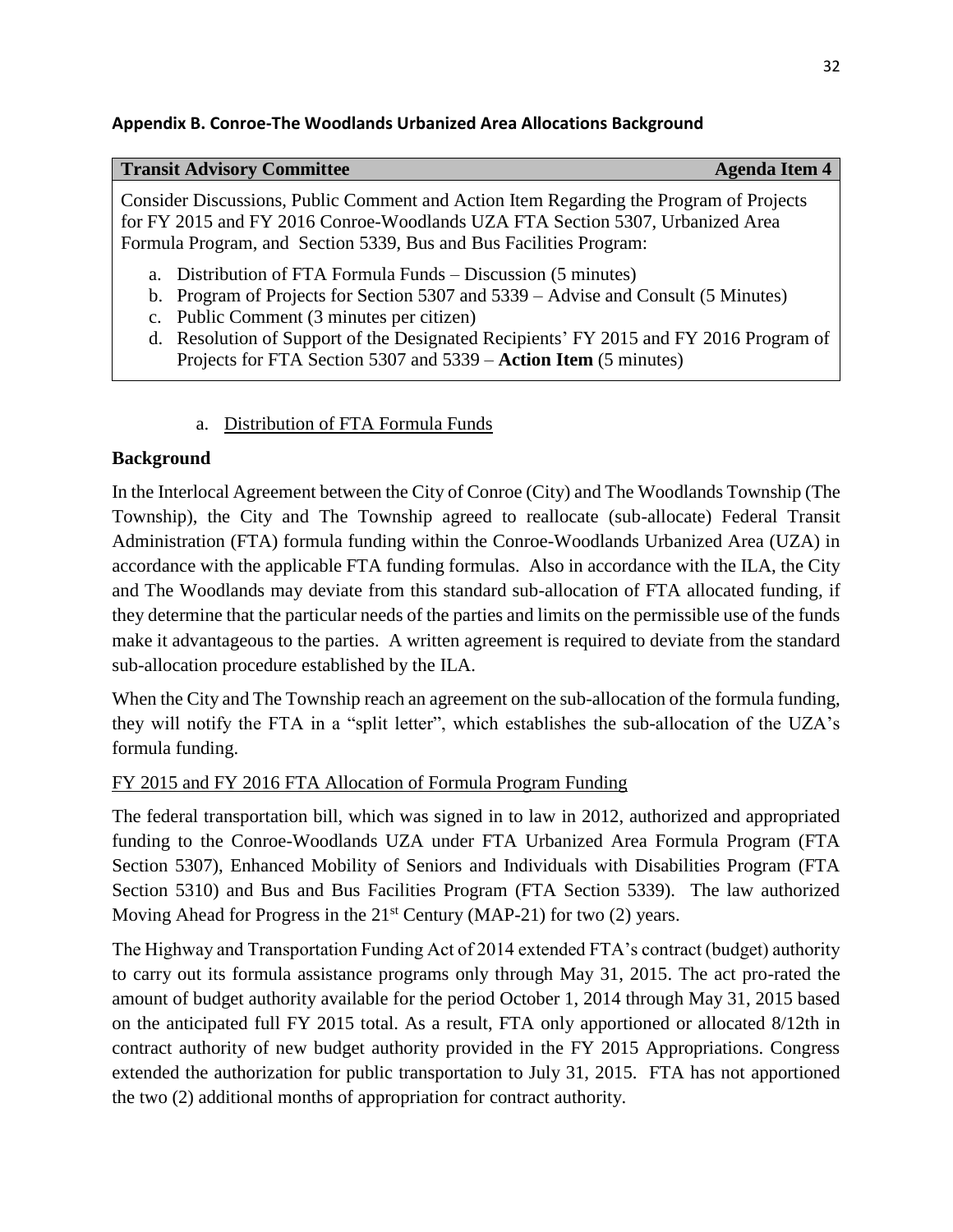In anticipation of Congress extending the authorization for public transportation beyond July 31, 2015, and FTA allocating formula funding to the Conroe-Woodlands UZA for the entirety of FY 2015, the following table shows the estimated amount for FY 2015. Congress has not passed a new transportation bill authorizing expenditures for FY 2016, but current discussions indicate the total FTA funding will be slightly below the FY 2015 levels and not reduce formula funding. For programming purposes, the designated recipients, the City and The Township, will assume the FY 2016 formula program funding to be at the same level as FY 2015.

| Program | FY 2015     | <b>FY 2016</b> |
|---------|-------------|----------------|
| 5307    | \$3,400,046 | \$3,400,046    |
| 5310    | 155,868     | 155,868<br>\$. |
| 5339    | 382,013     | 382,013        |

# Allocation of FTA Section 5307 Funding

The Federal Transit Administration (FTA) allocates Urbanized Area Formula Program (FTA Section 5307) funding pursuant to Section 5307 and other provisions for public transportation capital, planning, job access and reverse commute projects and, in some instances, the operation of public transit services within large urbanized areas, which are urbanized areas with a population of 200,000 or more. For the Conroe-Woodlands Urbanized Area (UZA), the formula is based on a combination of bus vehicle revenue miles, bus passenger miles and operating expense, as well as population, population density and the number of low-income individuals (individuals whose family income is at or below 150 percent of the poverty line) residing in the UZA.

# Allocation of FTA Section 5310 Funding

FTA allocates Enhanced Mobility of Seniors and Individuals with Disabilities Program (FTA Section 5310) funds pursuant to Section 5310 and other provisions to enhance mobility for seniors and persons with disabilities by providing funds for public transportation capital, projects exceeding Americans with Disabilities Act requirements, projects improving access to fixed-route service and decreasing reliance on complementary paratransit, alternatives to public transportation, new freedom projects and the operation of public transit services. For the Conroe-Woodlands UZA, the formula is based on the number of seniors and individuals with disabilities within the UZA.

The City of Conroe is the designated recipient of FTA Section 5310 Program funds for the Conroe-Woodlands UZA and is responsible for administering the program. With the formal support of the Transit Advisory Committee (resolution), the City will distribute the funding based on the results of a competitive project call for the FY 2015 and FY 2016 FTA Section 5310 program funding.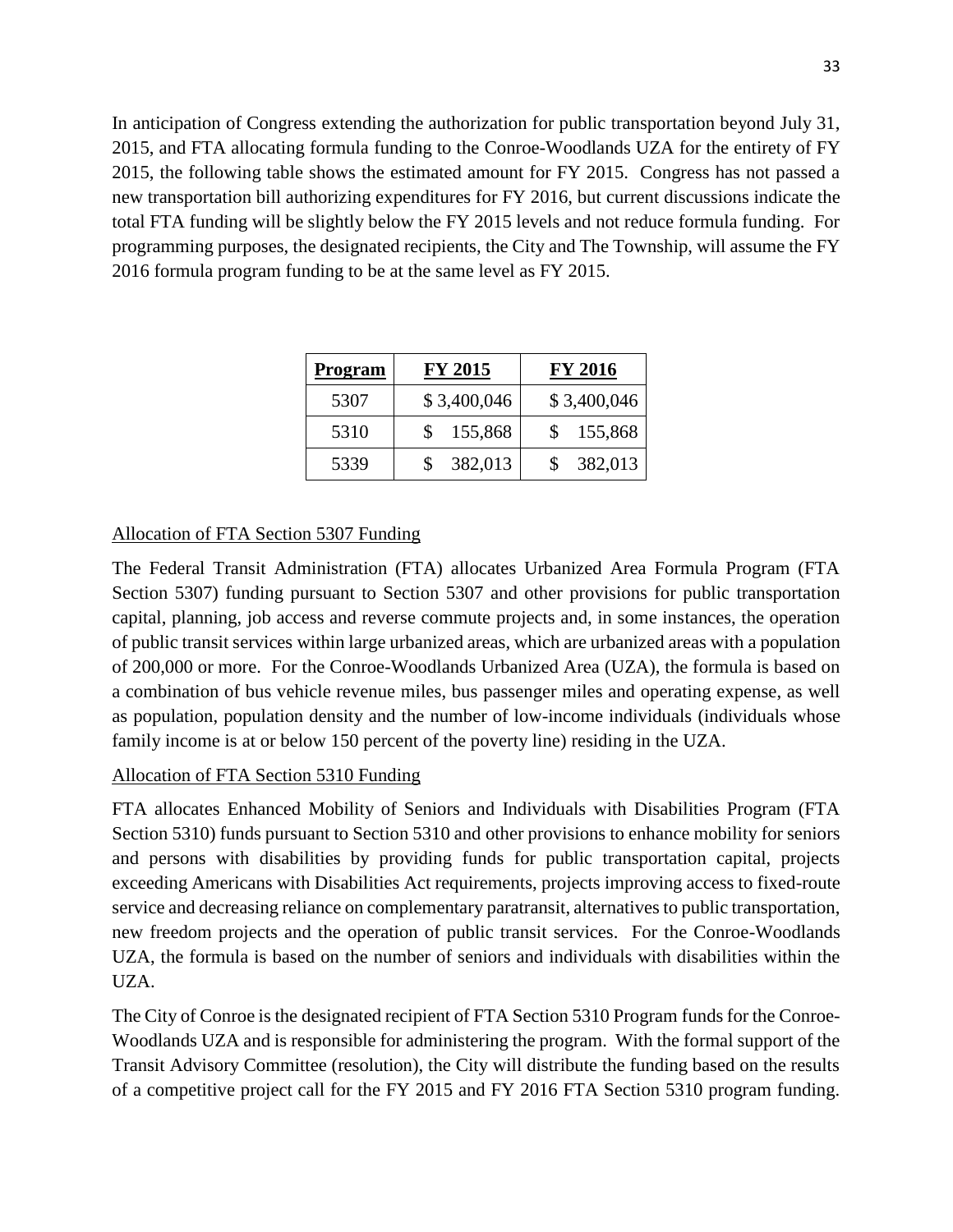A 2-year project call reduces the administrative lead time associated with the project call, H-GAC's Transportation Improvement Program (TIP) process, TxDOT's State TIP process and approval by FTA. The program budget for FY 2015 was used to develop the FY 2016 program budget.

| <b>Budget Element</b>   | <b>FY 2015</b> | <b>FY 2016</b> |
|-------------------------|----------------|----------------|
| Administration          | 15,587         | 15,587<br>S.   |
| Projects                | \$140,281      | \$140,281      |
| <b>Total Allocation</b> | \$155,868      | \$155,868      |

# Allocation of FTA Section 5339 Funding

FTA allocates Bus and Bus Facilities Program (FTA Section 5339) funds pursuant to Section 5339 and other provisions for public transportation capital including replacement, rehabilitation and purchase of buses and related equipment and construction of bus-related facilities. For the Conroe-Woodlands UZA, the formula is based on a combination of bus vehicle revenue miles, bus passenger miles and operating expense, as well as population and population density in the UZA.

# **Purpose**

To advise and consult on the sub-allocation of UZA formula funding based on the allocation formula used by the FTA as follows:

FTA Section 5307 Sub-allocation

| <b>Designated</b><br><b>Recipient</b> | <b>FY 2015</b> | <b>FY 2016</b> | <b>Share of</b><br><b>Total</b><br><b>Allocation</b> |
|---------------------------------------|----------------|----------------|------------------------------------------------------|
| Conroe                                | 659,609        | 659,609        | 19.4%                                                |
| The Woodlands                         | \$2,740,437    | \$2,740,437    | 80.6%                                                |
| <b>Total Allocation</b>               | \$3,400,046    | \$3,400,046    | 100.0%                                               |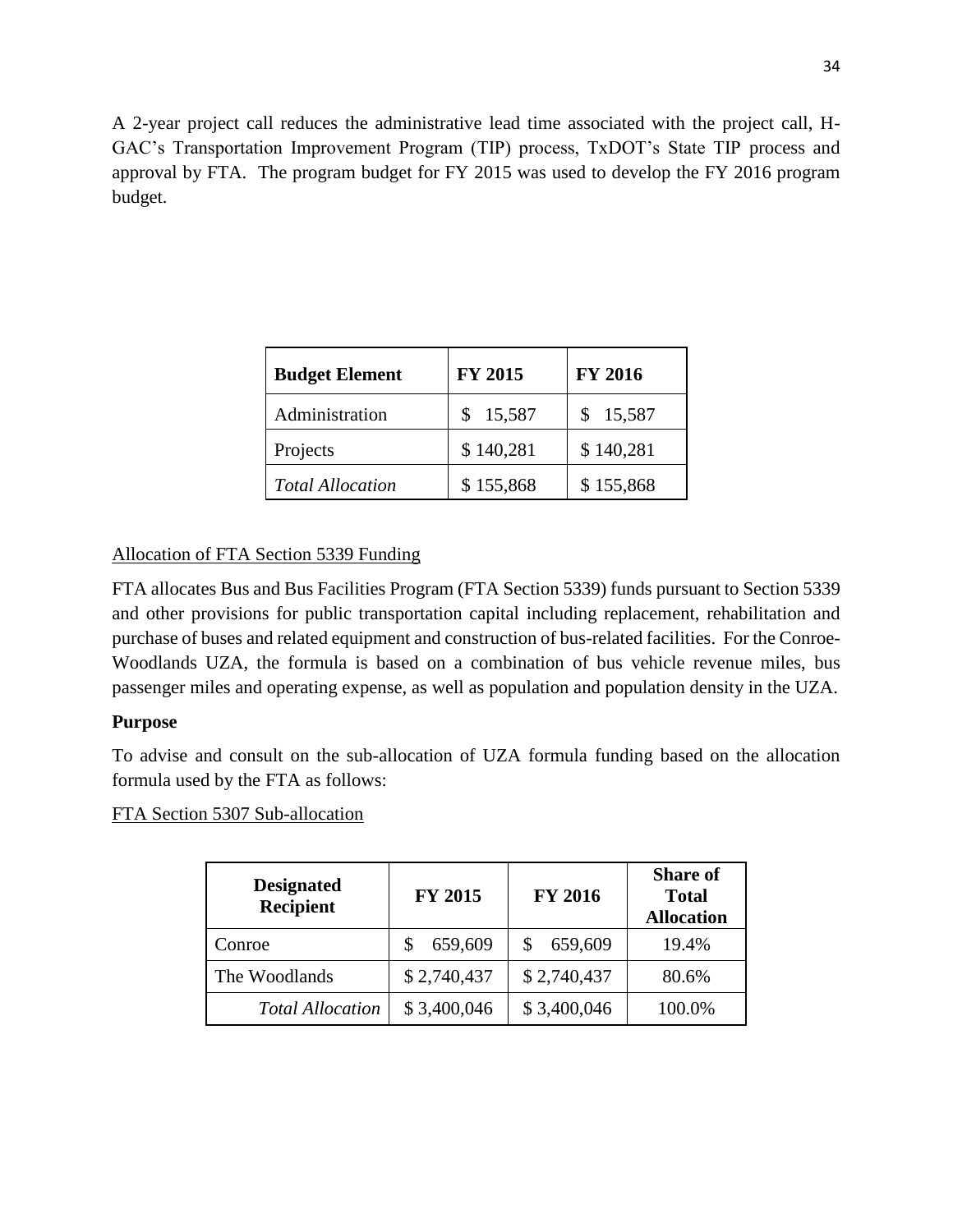| <b>Designated</b><br><b>Recipient</b> | <b>FY 2015</b> | <b>FY 2016</b> | <b>Share of</b><br><b>Total</b><br><b>Allocation</b> |
|---------------------------------------|----------------|----------------|------------------------------------------------------|
| Conroe                                | 66,470         | 66,470         | 17.4%                                                |
| The Woodlands                         | \$315,542      | \$315,542      | 82.6%                                                |
| <b>Total Allocation</b>               | \$382,013      | \$382,013      | 100.0%                                               |

# **Action by Others**

The City of Conroe and The Woodlands Township will send a "split letter" to FTA stating the suballocation of the FTA formula funding within the Conroe-Woodlands UZA.

# a. Program of Projects for Section 5307 and 5339

# **Background**

As dual designated recipients of the Urbanized Area Formula Program (FTA Section 5307) for the Conroe-Woodlands Urbanized Area (UZA), the City and The Township are responsible for identifying and selecting transit projects (capital, planning and/or operating) for inclusion in the Program of Projects (POP), Regional Transportation Plan (RTP), Transportation Improvement Plan (TIP), State TIP and/or Unified Planning Work Program (UPWP) and meeting the public participation requirements.

The Bus and Bus Facility Program (FTA Section 5339) is restricted to capital expenditures only, so 100% of the funding is pre-programmed for capital. As federal grantees of the FTA Section 5339 Program for the Conroe-Woodlands Urbanized Area (UZA), the City and The Township are responsible for identifying and selecting capital transit projects for inclusion in the RTP, TIP and State TIP and meeting the public participation requirements.

# **Purpose**

To advise and consult regarding the UZA POP for FY 2015 and FY 2016 as follows:

| <b>Project</b>                | <b>Total Cost</b> | <b>Federal Share</b> |  |  |  |
|-------------------------------|-------------------|----------------------|--|--|--|
| <b>Operating Expenditures</b> | 246,214           | 123,107              |  |  |  |
| <b>Capital Expenditures</b>   | 416,007           | 332,805              |  |  |  |
| <b>Planning Expenditures</b>  | 254,621           | 203,697              |  |  |  |
| <b>TOTAL</b>                  | 916,842           | 659,609              |  |  |  |

|  |  |  | City of Conroe FY 2015 Section 5307 Program of Projects |  |
|--|--|--|---------------------------------------------------------|--|
|  |  |  |                                                         |  |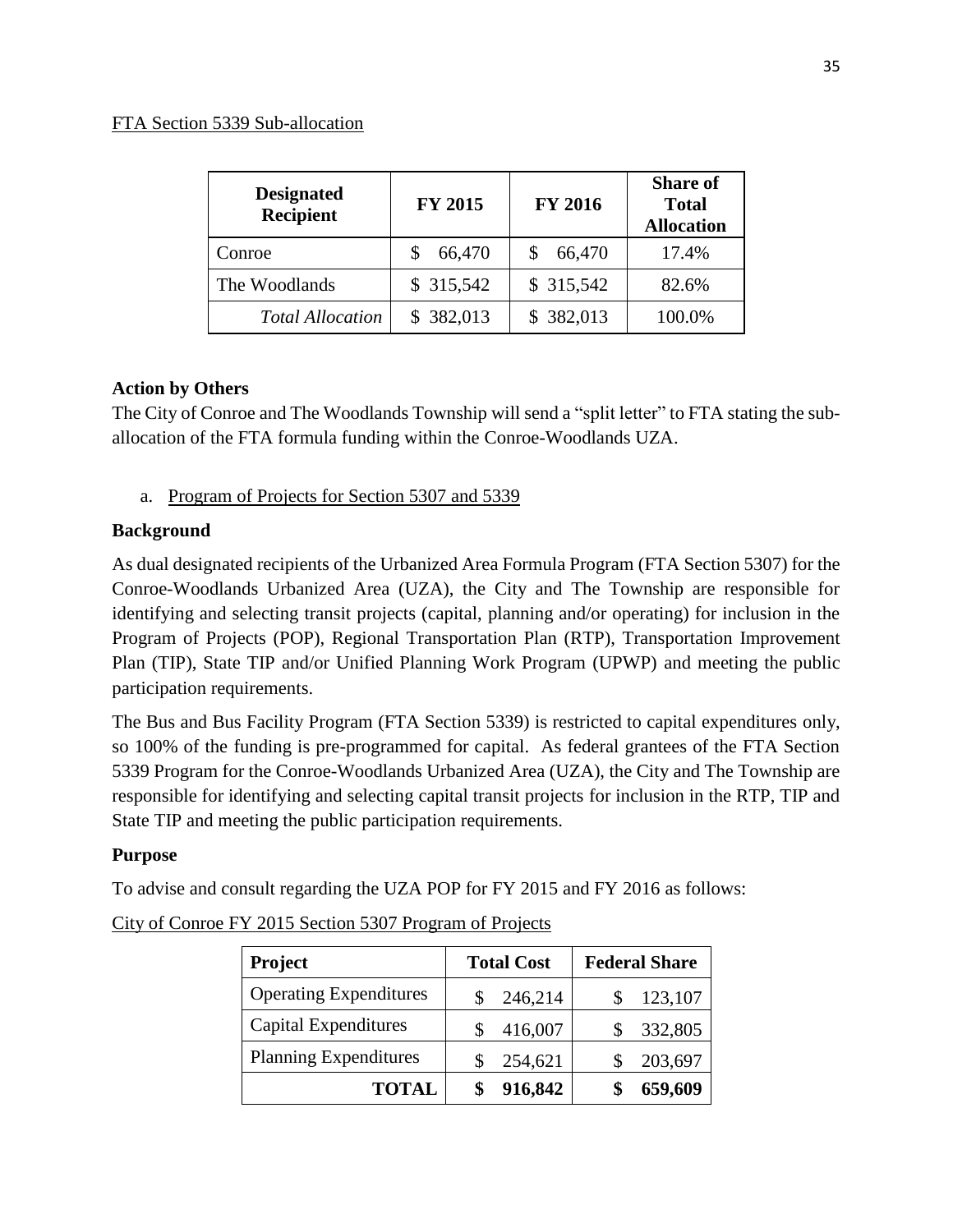| <b>Project</b>                | <b>Total Cost</b> | <b>Federal Share</b> |
|-------------------------------|-------------------|----------------------|
| <b>Operating Expenditures</b> | 450,000           | 225,000              |
| <b>Capital Expenditures</b>   | \$6,700,000       | \$2,315,436          |
| <b>Planning Expenditures</b>  | 250,000           | 200,000              |
| <b>TOTAL</b>                  | \$7,400,000       | \$2,740,436          |

The Woodlands Township FY 2015 Section 5307 Program of Projects

City of Conroe FY 2016 Section 5307 Program of Projects

| <b>Project</b>                | <b>Total Cost</b> | <b>Federal Share</b> |  |  |
|-------------------------------|-------------------|----------------------|--|--|
| <b>Operating Expenditures</b> | 448,128           | \$358,502            |  |  |
| Capital Expenditures          | 246,214           | 123,107              |  |  |
| <b>Planning Expenditures</b>  | 222,500           | 178,000              |  |  |
| <b>TOTAL</b>                  | 916,842           | 659,609              |  |  |

The Woodlands Township FY 2016 Section 5307 Program of Projects

| <b>Project</b>                | <b>Total Cost</b> | <b>Federal Share</b> |
|-------------------------------|-------------------|----------------------|
| <b>Operating Expenditures</b> | 450,000           | 225,000              |
| <b>Capital Expenditures</b>   | \$6,700,000       | \$2,315,436          |
| <b>Planning Expenditures</b>  | 250,000           | 200,000              |
| <b>TOTAL</b>                  | \$7,400,000       | \$2,740,436          |

Conroe-The Woodlands UZA Section 5339 Capital Expenditures Program of Projects

| <b>Designated</b><br><b>Recipient</b> | <b>FY 2015</b> | <b>FY 2016</b> |
|---------------------------------------|----------------|----------------|
| Conroe                                | 66,470         | 66,470         |
| The Woodlands                         | \$315,542      | \$ 315,542     |
| <b>Total Allocation</b>               | \$382,013      | \$382,013      |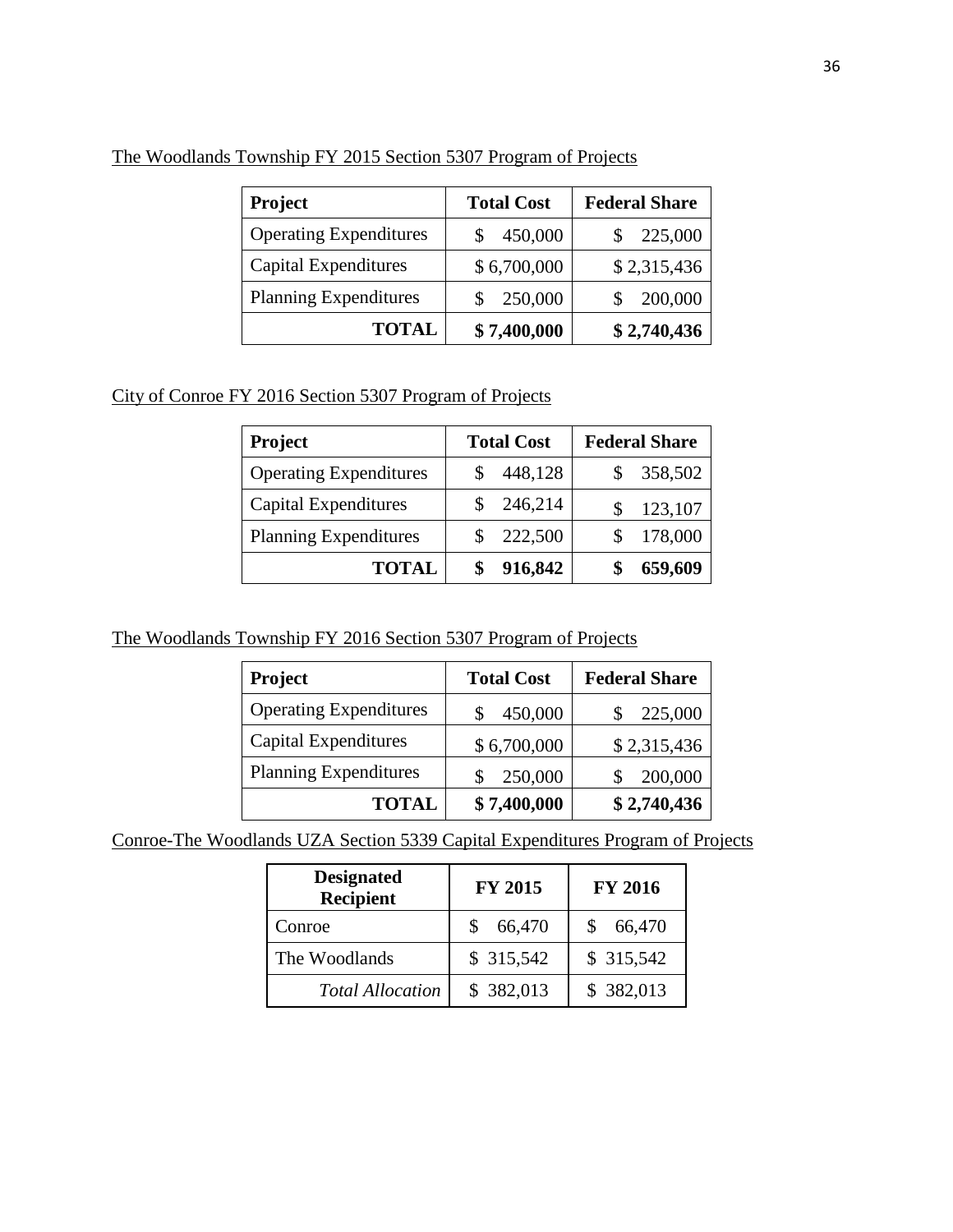# **Action by Others**

The City and The Township will submit the 2015 and 2016 FTA Section 5307 and Section 5339 Projects to H-GAC for inclusion in the RTP, TIP, STIP and/or UPWP based on the POP.

# b. Public Comment

# **Background**

This public comment is part of the overall public outreach that is required by statute for programming Section 5307 and Section 5339 funds. The other public outreach includes: notifying the public about the POP in local publications and City and The Township web sites; presenting the POP to the public, transit providers and health and human service providers during the Section 5310 public meeting; public outreach by H-GAC to amend the RTP, TIP and/or UPWP with Conroe-The Woodlands UZA projects; and public outreach by TxDOT to amend the STIP with Conroe-The Woodlands UZA projects.

# **Purpose**

To provide Committee members with public comment related to the programming of FY 2015 and FY 2016 POP for Section 5307 and Section 5339 in the Conroe-The Woodlands UZA.

# **Action by Others**

Public comment, as provided under this agenda item. (Comments are limited to three (3) minutes per citizen.)

The City and the Township will submit any public comments to H-GAC to demonstrate statutory compliance with Section 5310 requirements for public outreach.

c. Resolution in support of Designated Recipients' FY 2015 and FY 2016 Program of Projects for FTA Section 5307 and 5339

# **Purpose**

To consider a resolution in support of the FY 2015 and FY 2016 POP for Section 5307 and Section 5339 Programs.

# **Attachment**

A resolution of the Transit Advisory Committee of the Conroe-The Woodlands Urbanized Area in support of the Designated Recipients' proposed Program of Projects for FY 2015 and FY 2016 Federal Transit Administration Section 5307, Urbanized Area Formula Program, and Section 5339, Bus and Bus Facilities Program.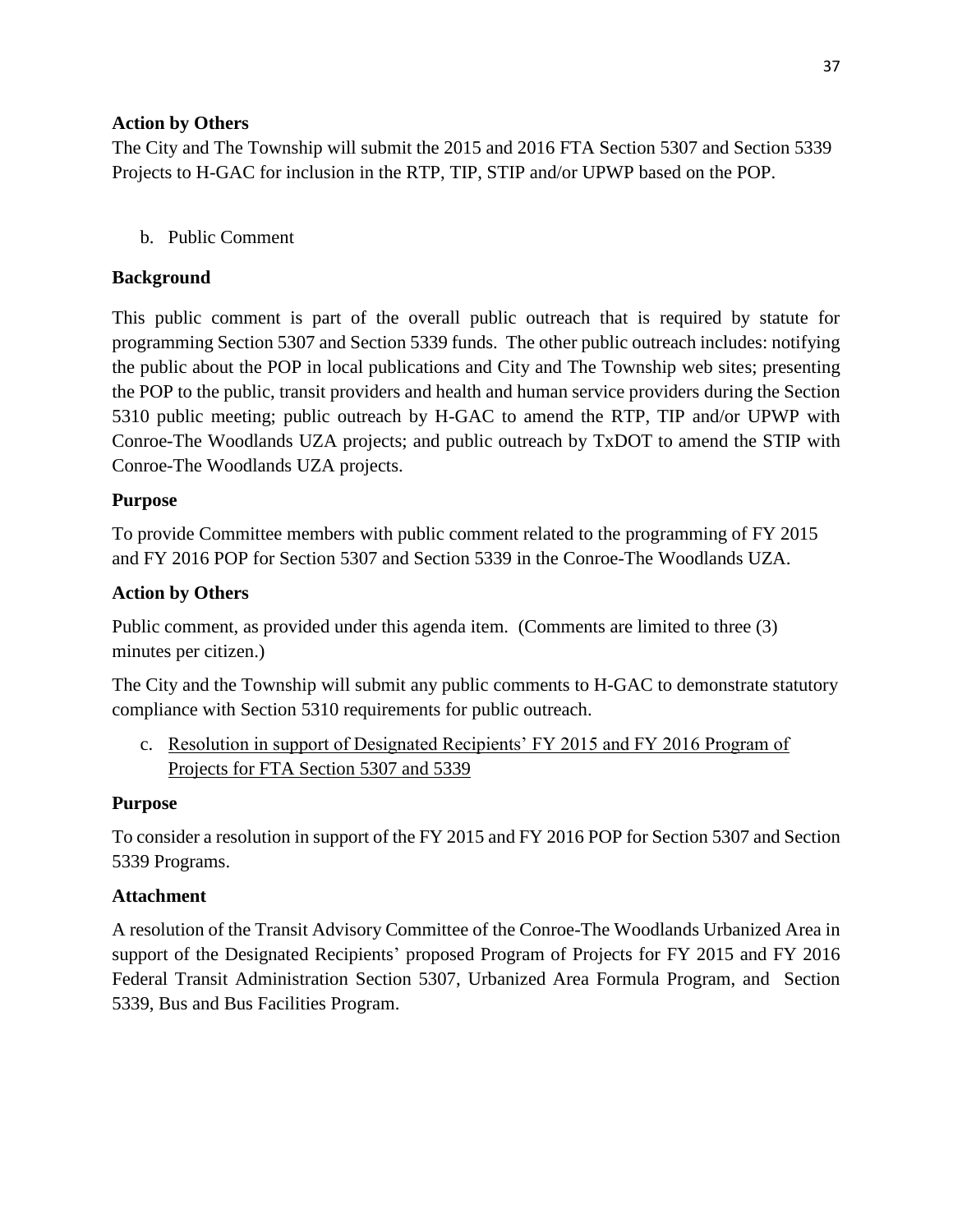#### **Transit Advisory Committee Agents Agents Agenda Item <b>Agenda** Item **Agenda** Item **Agenda** Item **Agenda** Item **Agenda** Item **Agenda** Item **Agenda** Item **Agenda** Item **Agenda** Item **Agenda** Item **Agenda** Item **Agenda** Item

#### **5**

Consider Presentations Regarding Section 5310 Program, Enhanced Mobility of Seniors and Individuals with Disabilities:

- a. Presentation Regarding the FY 2013 and FY 2014 Program Discussion (10 minutes)
- b. Presentation Regarding the Plan of Action for FY 2015 and FY 2016 Discussion (10 minutes)
- c. Resolution in Support of the Designated Recipient Requesting Transportation Development Credits for the FY 2015 and FY 2016 Program from the Houston-Galveston Area Council – **Action Item** (5 minutes)

# **Background**

#### Designated Recipient

On July 15, 2014, the Texas Department of Transportation notified the Federal Transit Administration (FTA) of its concurrence with the City of Conroe's (City) request to become the Section 5310 Designated Recipient.

#### Program Management Plan

The PMP must be approved by the FTA prior to programming funds in grants. The City submitted the Program Management Plan (PMP) to the FTA for review, comment, and approval on July 24, 2014 and subsequently responded to a request from the FTA to complete a checklist for required items in the PMP. The checklist was completed and returned on February 5, 2015. FTA Region VI Planning staff notified the City informally that the PMP was approved and was forwarded for review by Region VI Program Management staff. Program management staff has not completed their review, but they have stated that the lack of an approved PMP does not affect the programming of FY13 and FY14 funds. An approved PMP will be required prior to programming FY15 funds.

# a. FY 2013 and FY 2014 Program of Projects

#### **Background**

The City executed an electronic grant in FTA's system. The City and The Friendship Center, also known as Senior Rides, are finalizing an agreement for use of the funds. The FTA decreased the funds available by \$3,818, or from \$193,604 to \$189,786, due to funds drawn by the Texas Department of Transportation (TxDOT), which was in excess of the funds under its administration of \$34,366. The revised budget is included in the table below.